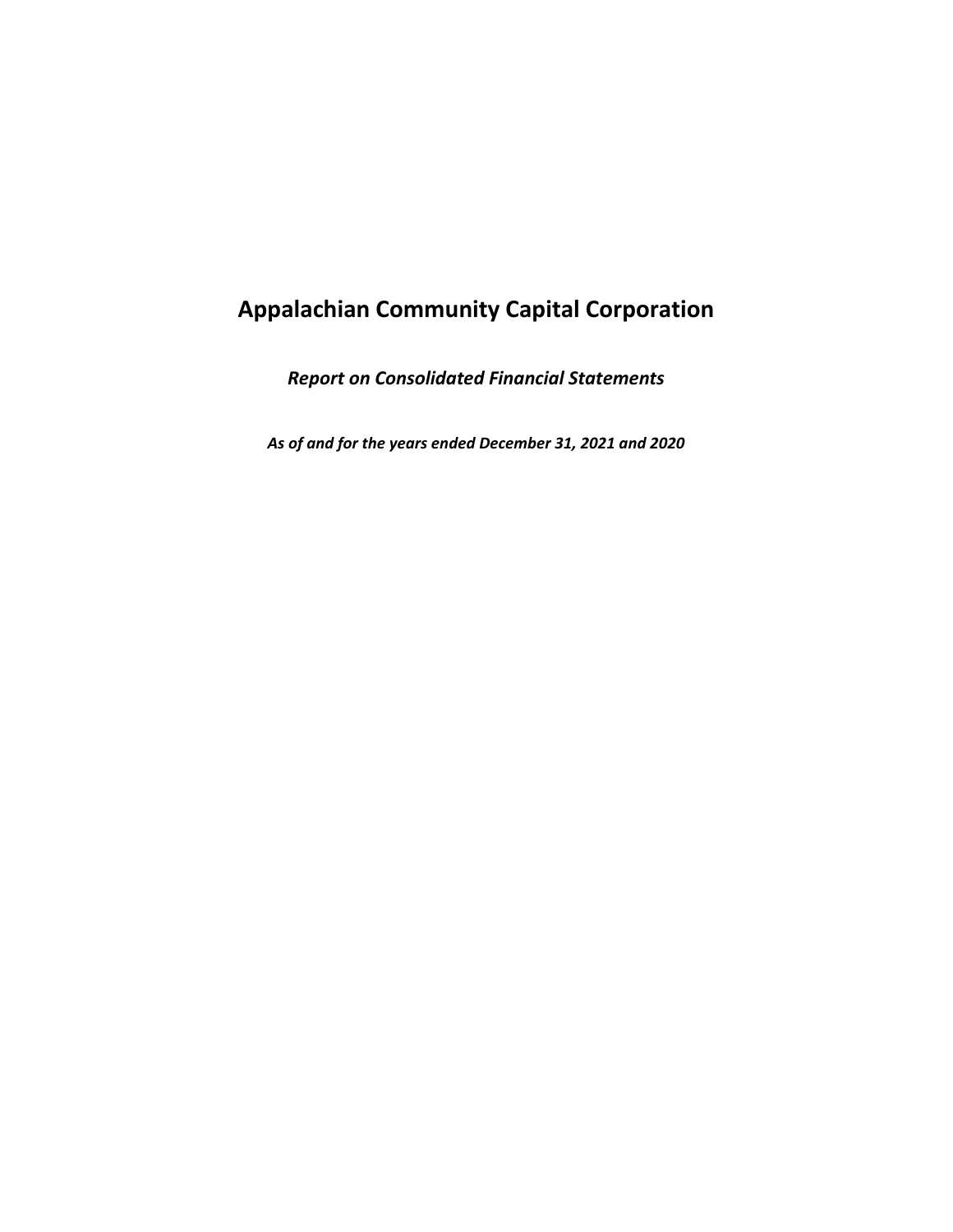## Page

| <b>Financial Statements</b> |  |
|-----------------------------|--|
|                             |  |
|                             |  |
|                             |  |
|                             |  |
|                             |  |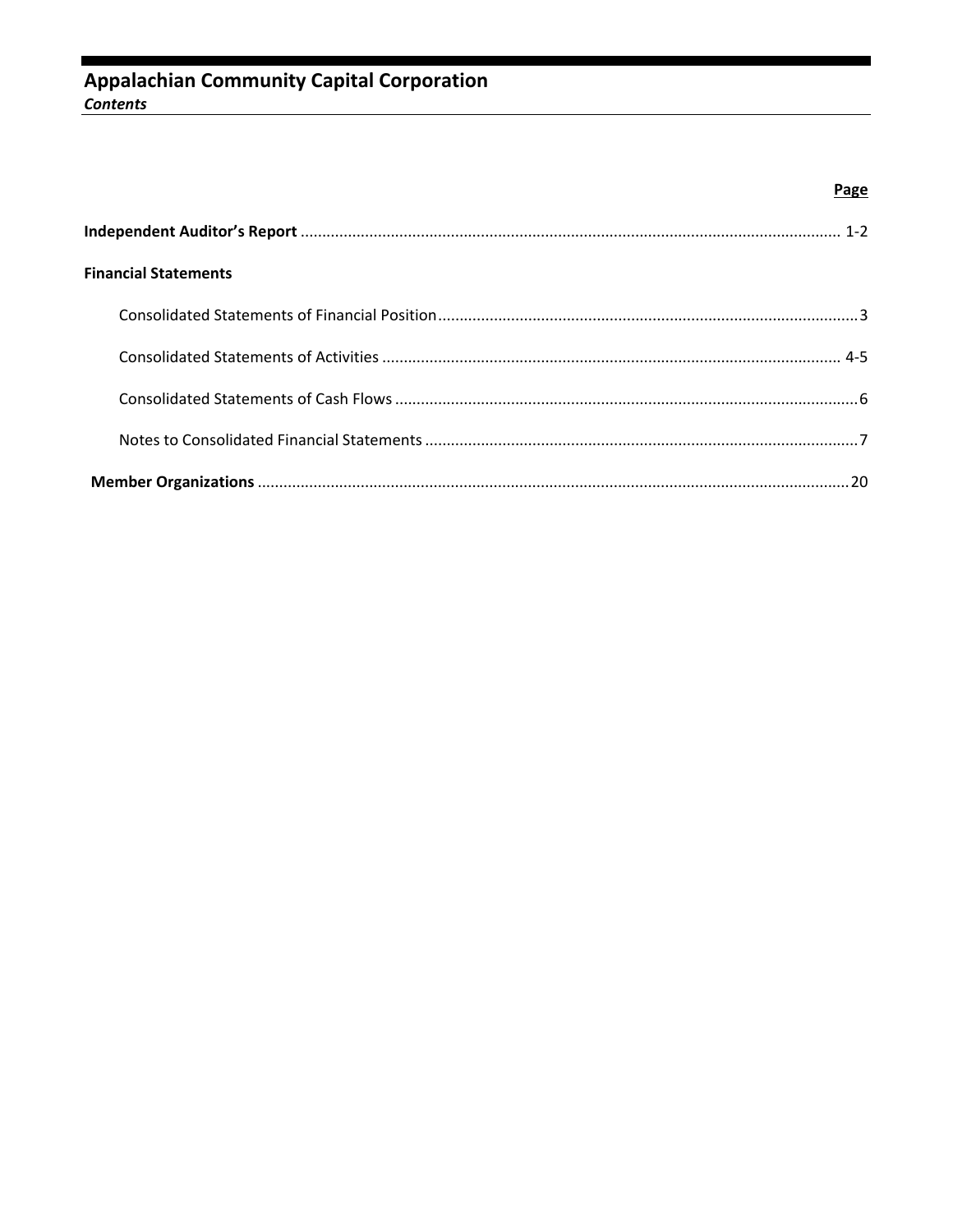

#### **Independent Auditor's Report**

Board of Directors Appalachian Community Capital Corporation Christiansburg, Virginia

#### **Opinion**

We have audited the consolidated financial statements of Appalachian Community Capital Corporation (the "Company"), which comprise the consolidated statements of financial position as of December 31, 2021, and 2020, the related consolidated statements of activities and cash flows for the years then ended, and the related notes to the consolidated financial statements (collectively, the "financial statements").

In our opinion, the accompanying financial statements present fairly, in all material respects, the financial position of the Company as of December 31, 2021, and 2020, and the results of its operations and its cash flows for the years then ended in accordance with accounting principles generally accepted in the United States of America.

## **Basis for Opinion**

We conducted our audits in accordance with auditing standards generally accepted in the United States of America (GAAS) and the standards applicable to financial audits contained in *Government Auditing Standards*, issued by the Comptroller General of the United States. Our responsibilities under those standards are further described in the Auditor's Responsibilities for the Audit of the Financial Statements section of our report. We are required to be independent of the Company and to meet our other ethical responsibilities, in accordance with the relevant ethical requirements relating to our audits. We believe that the audit evidence we have obtained is sufficient and appropriate to provide a basis for our audit opinion.

#### **Responsibilities of Management for the Financial Statements**

Management is responsible for the preparation and fair presentation of the financial statements in accordance with accounting principles generally accepted in the United States of America, and for the design, implementation, and maintenance of internal control relevant to the preparation and fair presentation of financial statements that are free from material misstatement, whether due to fraud or error.

In preparing the financial statements, management is required to evaluate whether there are conditions or events, considered in the aggregate, that raise substantial doubt about the Company's ability to continue as a going concern within one year after the date that the financial statements are issued (or within one year after the date that the financial statements are available to be issued when applicable).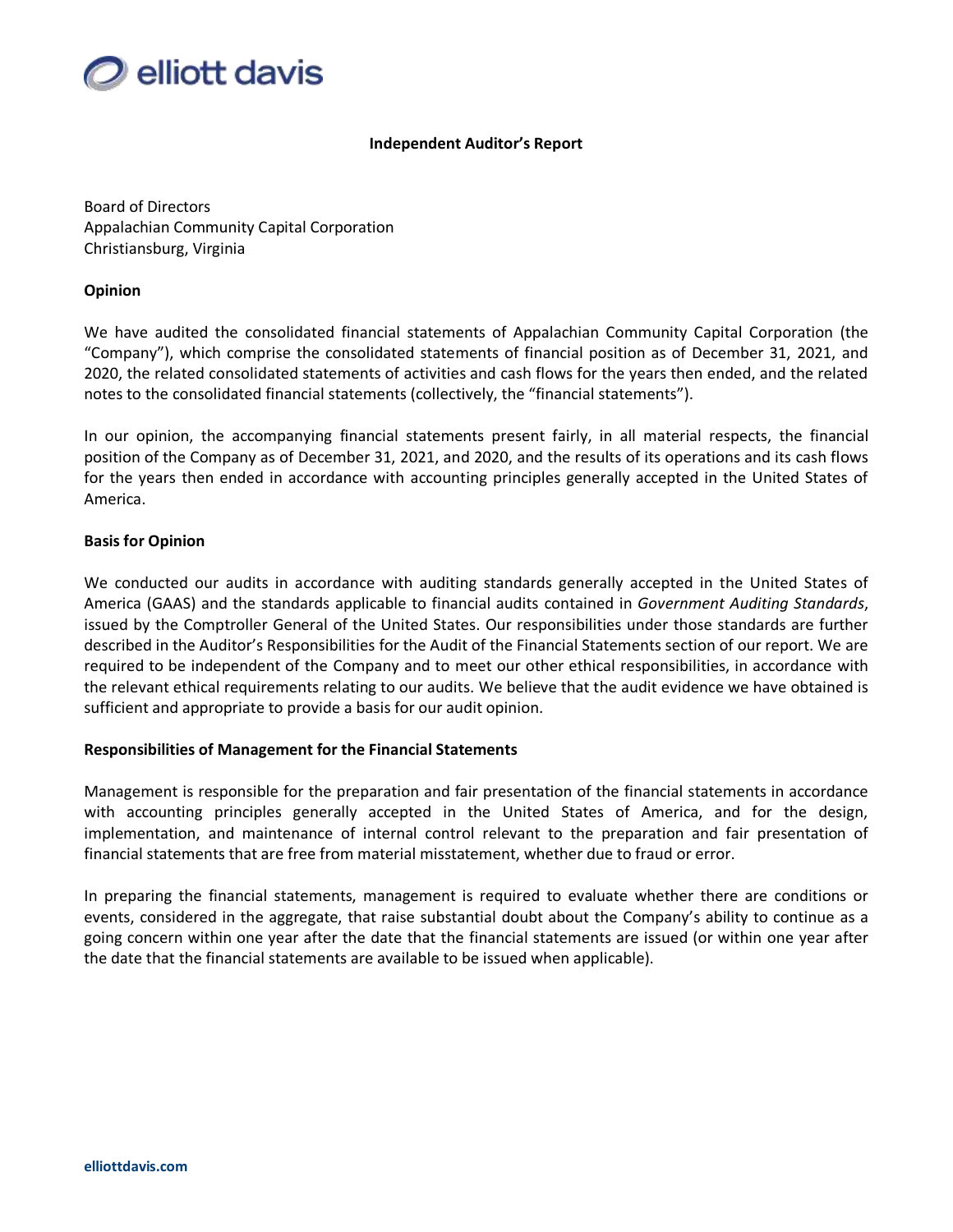## **Auditor's Responsibilities for the Audit of the Financial Statements**

Our objectives are to obtain reasonable assurance about whether the financial statements as a whole are free from material misstatement, whether due to fraud or error, and to issue an auditor's report that includes our opinion. Reasonable assurance is a high level of assurance but is not absolute assurance and therefore is not a guarantee that an audit conducted in accordance with GAAS and *Government Auditing Standards* will always detect a material misstatement when it exists. The risk of not detecting a material misstatement resulting from fraud is higher than for one resulting from error, as fraud may involve collusion, forgery, intentional omissions, misrepresentations, or the override of internal control. Misstatements are considered material if there is a substantial likelihood that, individually or in the aggregate, they would influence the judgment made by a reasonable user based on the financial statements.

In performing an audit in accordance with GAAS and *Government Auditing Standards,* we:

- Exercise professional judgment and maintain professional skepticism throughout the audit.
- Identify and assess the risks of material misstatement of the financial statements, whether due to fraud or error, and design and perform audit procedures responsive to those risks. Such procedures include examining, on a test basis, evidence regarding the amounts and disclosures in the financial statements.
- Obtain an understanding of internal control relevant to the audit in order to design audit procedures that are appropriate in the circumstances, but not for the purpose of expressing an opinion on the effectiveness of the Company's internal control. Accordingly, no such opinion is expressed.
- Evaluate the appropriateness of accounting policies used and the reasonableness of significant accounting estimates made by management, as well as evaluate the overall presentation of the financial statements.
- Conclude whether, in our judgment, there are conditions or events, considered in the aggregate, that raise substantial doubt about the Company's ability to continue as a going concern for a reasonable period of time.

We are required to communicate with those charged with governance regarding, among other matters, the planned scope and timing of the audit, significant audit findings, and certain internal control related matters that we identified during the audit.

#### **Other Reporting Required by** *Government Auditing Standards*

In accordance with *Government Auditing Standards,* we have also issued our report dated May 19, 2022, on our consideration of the Company's internal control over financial reporting and on our tests of its compliance with certain provisions of laws, regulations, contracts, and grant agreements and other matters. The purpose of that report is solely to describe the scope of our testing of internal control over financial reporting and compliance and the results of that testing, and not to provide an opinion on the effectiveness of the Company's internal control over financial reporting or on compliance. That report is an integral part of an audit performed in accordance with *Government Auditing Standards* in considering the Company's internal control over financial reporting and compliance.

Elliott Davis, PUC

Raleigh, North Carolina May 19, 2022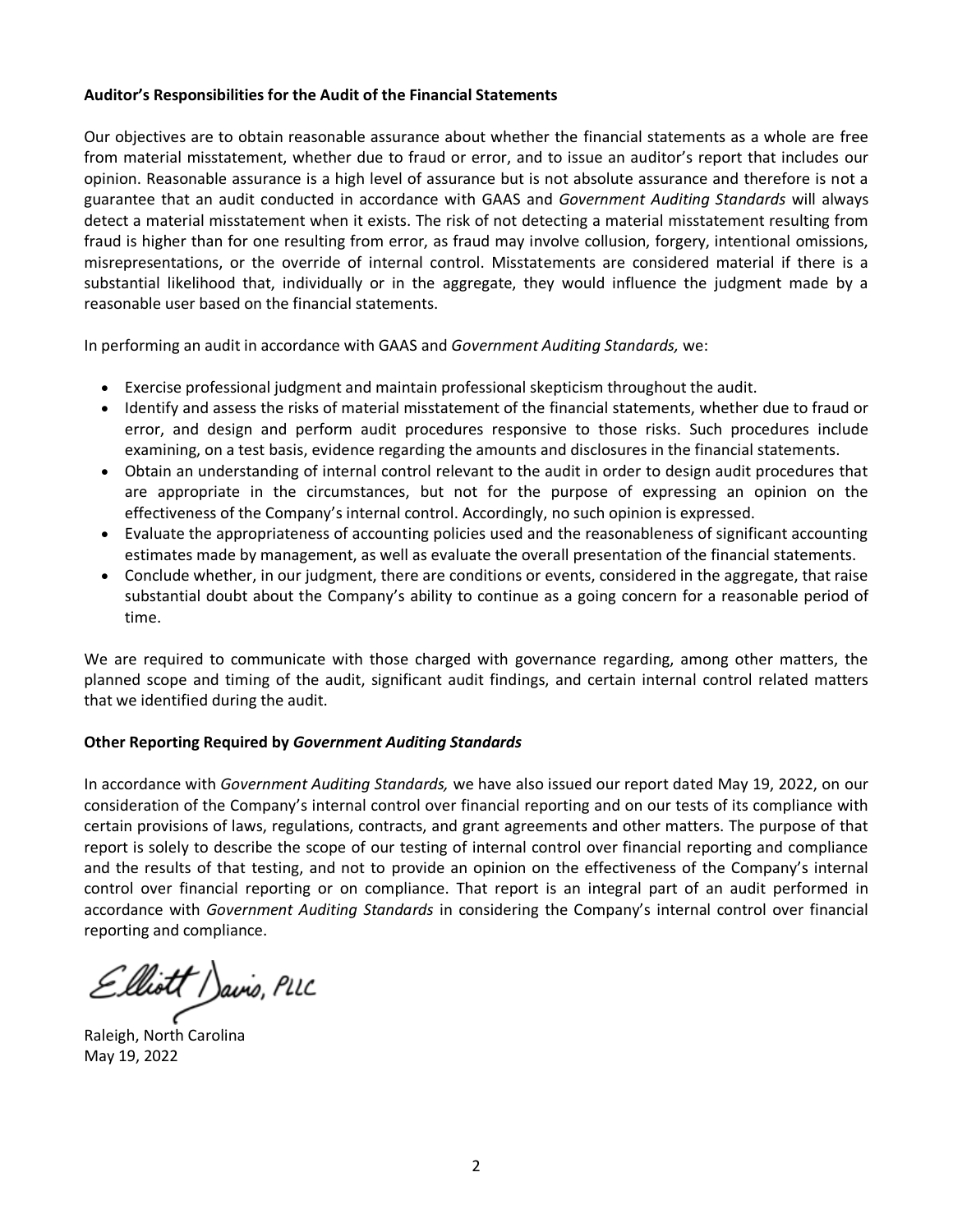## *Consolidated Statements of Financial Position*

*As of December 31, 2021 and 2020*

|                                                    |    | 2021       |     | 2020       |
|----------------------------------------------------|----|------------|-----|------------|
| <b>Assets</b>                                      |    |            |     |            |
| Cash and cash equivalents                          | \$ | 3,266,704  | \$. | 3,189,182  |
| Cash and cash equivalents - restricted             |    | 7,381,843  |     | 591,771    |
| Cash funded loan loss reserve                      |    | 450,000    |     | 150,000    |
| Loans receivable, net of allowance for loan losses |    | 15,967,102 |     | 18,160,800 |
| of \$157,129 and \$202,137 at December 31, 2021    |    |            |     |            |
| and 2020, respectively                             |    |            |     |            |
| Grants receivable                                  |    | 349,906    |     | 237,569    |
| Accrued interest receivable                        |    | 31,250     |     | 38,155     |
| Property and equipment, net                        |    | 91         |     | 786        |
| Prepaid expenses and other assets                  |    | 24,025     |     | 29,597     |
| <b>Total assets</b>                                | Ŝ. | 27,470,921 | \$  | 22,397,860 |
| <b>Liabilities and Net Assets</b>                  |    |            |     |            |
| Notes payable                                      | \$ | 19,250,000 | \$  | 17,300,000 |
| Accrued interest payable                           |    | 66,160     |     | 42,492     |
| Accounts payable                                   |    | 22,425     |     | 11,500     |
| Deferred revenue                                   |    | 3,354,000  |     | 690,716    |
| Accrued expenses and other liabilities             |    | 33,156     |     | 28,103     |
| <b>Total liabilities</b>                           |    | 22,725,741 |     | 18,072,811 |
|                                                    |    |            |     |            |
| Net assets - without donor restrictions            |    | 1,758,180  |     | 1,338,049  |
| Net assets - with donor restrictions               |    | 2,987,000  |     | 2,987,000  |
| Total net assets                                   |    | 4,745,180  |     | 4,325,049  |
| Total liabilities and net assets                   |    | 27,470,921 | \$  | 22,397,860 |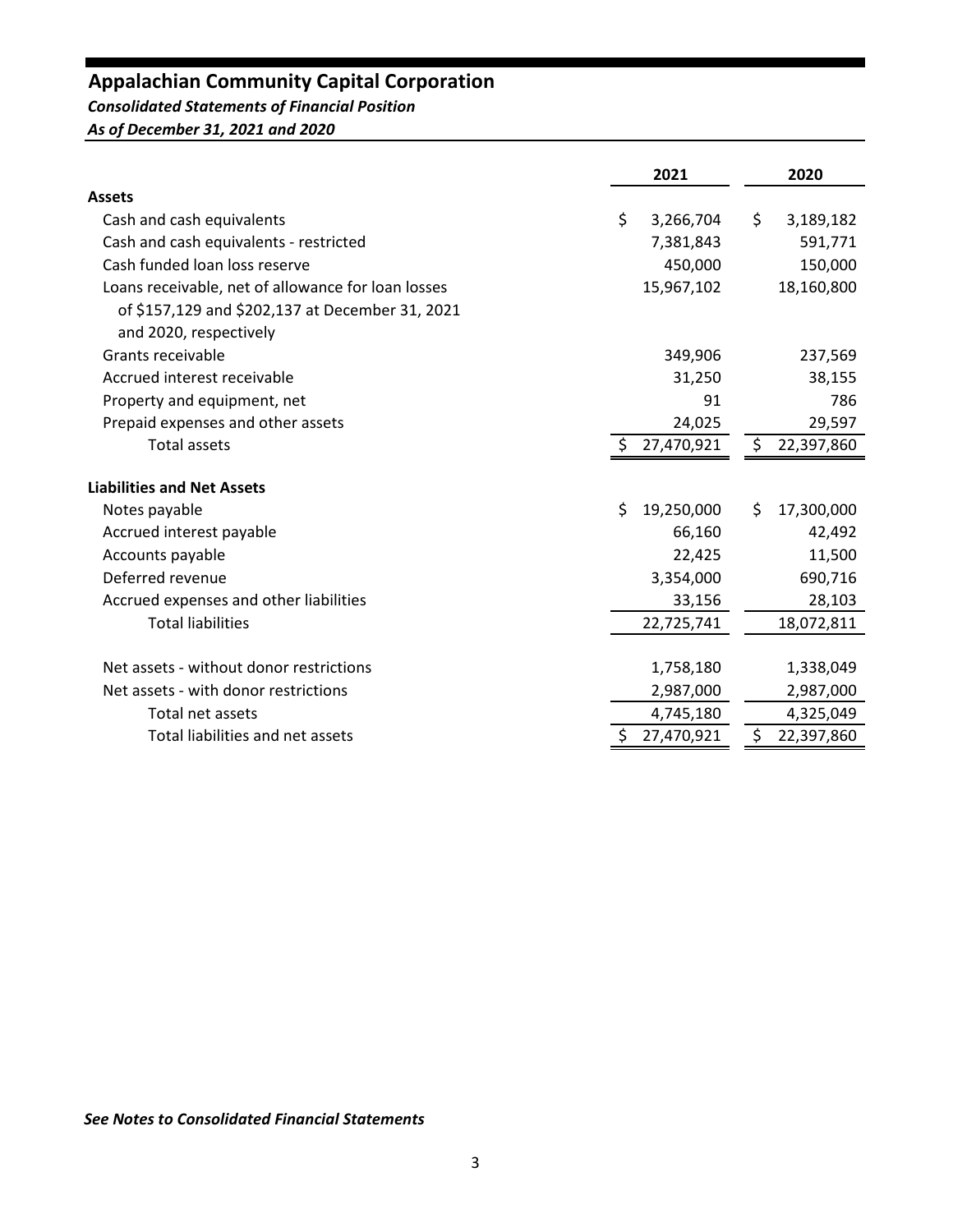*Consolidated Statements of Activities*

*For the year ended December 31, 2021*

|                                            | <b>Without Donor</b><br><b>Restrictions</b> |           | <b>With Donor</b><br><b>Restrictions</b> |             | <b>Total</b> |           |
|--------------------------------------------|---------------------------------------------|-----------|------------------------------------------|-------------|--------------|-----------|
| <b>Support and revenue</b>                 |                                             |           |                                          |             |              |           |
| Grant income                               | \$                                          | 215,500   | \$                                       | 1,990,650   | \$           | 2,206,150 |
| Interest income - loans                    |                                             | 469,732   |                                          |             |              | 469,732   |
| Interest income - certificates of deposits |                                             | 14,755    |                                          |             |              | 14,755    |
| Other operating income                     |                                             | 50,480    |                                          |             |              | 50,480    |
| Recovery for loan losses                   |                                             | 45,008    |                                          |             |              | 45,008    |
| Net assets released from restrictions      |                                             | 1,990,650 |                                          | (1,990,650) |              |           |
| Total support and revenue                  |                                             | 2,786,125 |                                          |             |              | 2,786,125 |
| <b>Expenses</b>                            |                                             |           |                                          |             |              |           |
| <b>Program Services</b>                    |                                             |           |                                          |             |              |           |
| Interest expense                           |                                             | 439,496   |                                          |             |              | 439,496   |
| Salaries and employee benefits             |                                             | 196,866   |                                          |             |              | 196,866   |
| Data processing                            |                                             | 38,675    |                                          |             |              | 38,675    |
| Office and administrative                  |                                             | 1,311     |                                          |             |              | 1,311     |
| <b>Professional fees</b>                   |                                             | 842,795   |                                          |             |              | 842,795   |
| Travel expense                             |                                             | 1,715     |                                          |             |              | 1,715     |
| Dues and subscriptions                     |                                             | 18,487    |                                          |             |              | 18,487    |
| Pass through grant expense                 |                                             | 600,000   |                                          |             |              | 600,000   |
| Other expense                              |                                             | 27,674    |                                          |             |              | 27,674    |
| Total program services expenses            |                                             | 2,167,019 |                                          |             |              | 2,167,019 |
| <b>Management and General</b>              |                                             |           |                                          |             |              |           |
| Salaries and employee benefits             |                                             | 34,741    |                                          |             |              | 34,741    |
| Data processing                            |                                             | 6,825     |                                          |             |              | 6,825     |
| Office and administrative                  |                                             | 231       |                                          |             |              | 231       |
| Professional fees                          |                                             | 148,728   |                                          |             |              | 148,728   |
| Travel expense                             |                                             | 303       |                                          |             |              | 303       |
| Dues and subscriptions                     |                                             | 3,263     |                                          |             |              | 3,263     |
| Other expense                              |                                             | 4,884     |                                          |             |              | 4,884     |
| Total management and general expenses      |                                             | 198,975   |                                          |             |              | 198,975   |
| <b>Total expenses</b>                      |                                             | 2,365,994 |                                          |             |              | 2,365,994 |
| Change in net assets                       |                                             | 420,131   |                                          |             |              | 420,131   |
| Net assets - beginning of year             |                                             | 1,338,049 |                                          | 2,987,000   |              | 4,325,049 |
| Net assets - end of year                   | \$                                          | 1,758,180 | \$                                       | 2,987,000   | \$           | 4,745,180 |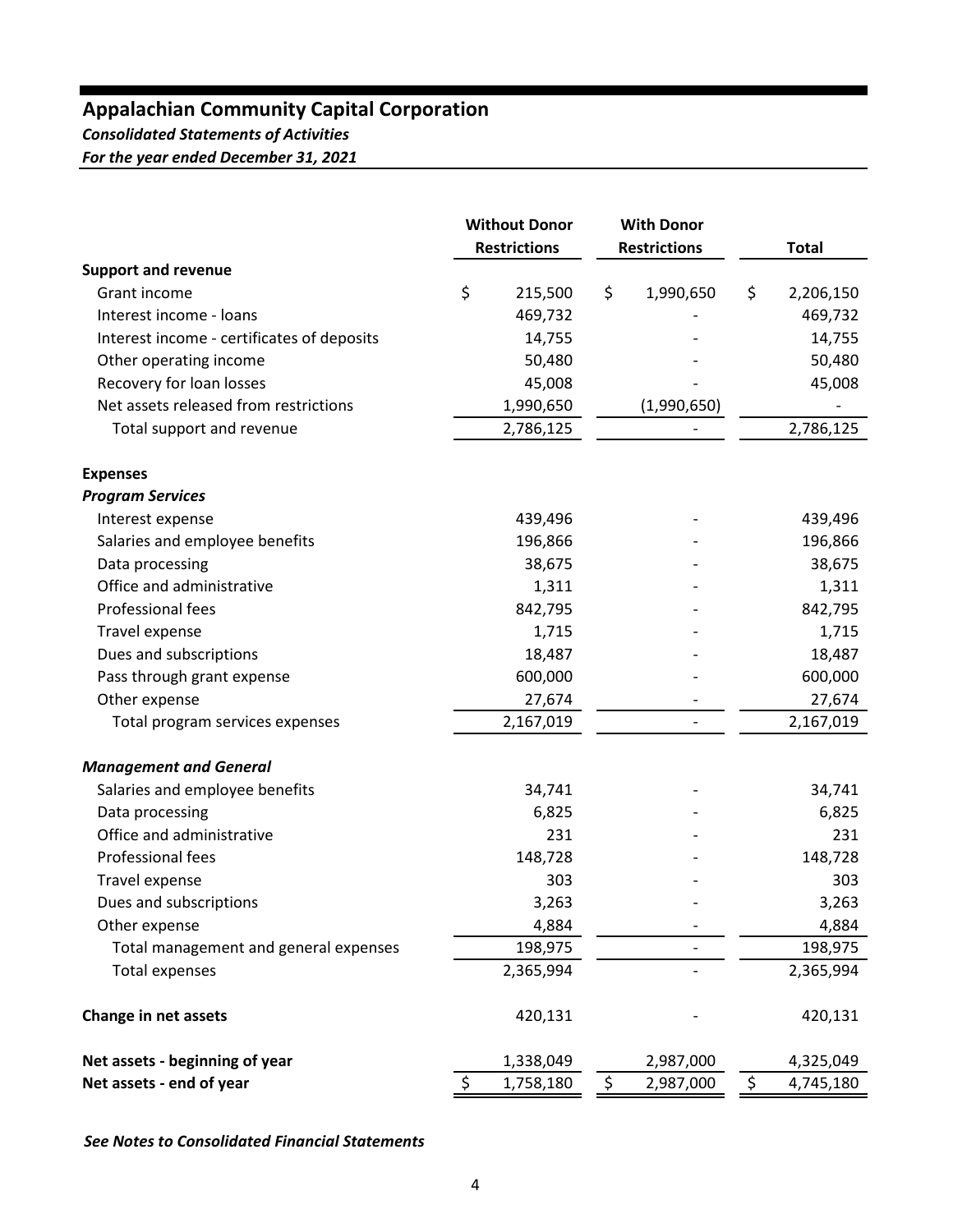*Consolidated Statements of Activities*

*For the year ended December 31, 2020*

|                                            |                    | <b>With Donor</b><br><b>Without Donor</b><br><b>Restrictions</b><br><b>Restrictions</b> |    | <b>Total</b> |    |           |
|--------------------------------------------|--------------------|-----------------------------------------------------------------------------------------|----|--------------|----|-----------|
| <b>Support and revenue</b>                 |                    |                                                                                         |    |              |    |           |
| Grant income                               | \$                 | 682,581                                                                                 | \$ | 4,058,623    | \$ | 4,741,204 |
| Interest income - loans                    |                    | 574,404                                                                                 |    |              |    | 574,404   |
| Interest income - certificates of deposits |                    | 6,944                                                                                   |    |              |    | 6,944     |
| Other operating income                     |                    | 7,806                                                                                   |    |              |    | 7,806     |
| Net assets released from restrictions      |                    | 4,058,623                                                                               |    | (4,058,623)  |    |           |
| Total support and revenue                  |                    | 5,330,358                                                                               |    |              |    | 5,330,358 |
| <b>Expenses</b>                            |                    |                                                                                         |    |              |    |           |
| <b>Program Services</b>                    |                    |                                                                                         |    |              |    |           |
| Interest expense                           |                    | 378,492                                                                                 |    |              |    | 378,492   |
| Provision for loan losses                  |                    | 1,308                                                                                   |    |              |    | 1,308     |
| Salaries and employee benefits             |                    | 168,123                                                                                 |    |              |    | 168,123   |
| Data processing                            |                    | 38,675                                                                                  |    |              |    | 38,675    |
| Office and administrative                  |                    | 935                                                                                     |    |              |    | 935       |
| Professional fees                          |                    | 501,510                                                                                 |    |              |    | 501,510   |
| Travel expense                             |                    | 930                                                                                     |    |              |    | 930       |
| Dues and subscriptions                     |                    | 22,309                                                                                  |    |              |    | 22,309    |
| Board of Directors' expense                |                    | 1,949                                                                                   |    |              |    | 1,949     |
| Pass through grant expense                 |                    | 3,569,825                                                                               |    |              |    | 3,569,825 |
| Other expense                              |                    | 39,843                                                                                  |    |              |    | 39,843    |
| Total program services expenses            |                    | 4,723,900                                                                               |    |              |    | 4,723,900 |
| <b>Management and General</b>              |                    |                                                                                         |    |              |    |           |
| Salaries and employee benefits             |                    | 29,669                                                                                  |    |              |    | 29,669    |
| Data processing                            |                    | 6,825                                                                                   |    |              |    | 6,825     |
| Office and administrative                  |                    | 165                                                                                     |    |              |    | 165       |
| Professional fees                          |                    | 88,502                                                                                  |    |              |    | 88,502    |
| Travel expense                             |                    | 164                                                                                     |    |              |    | 164       |
| Dues and subscriptions                     |                    | 3,937                                                                                   |    |              |    | 3,937     |
| Board of Directors' expense                |                    | 344                                                                                     |    |              |    | 344       |
| Other expense                              |                    | 7,031                                                                                   |    |              |    | 7,031     |
| Total management and general expenses      |                    | 136,637                                                                                 |    |              |    | 136,637   |
| <b>Total expenses</b>                      |                    | 4,860,536                                                                               |    |              |    | 4,860,536 |
| Change in net assets                       |                    | 469,821                                                                                 |    |              |    | 469,821   |
| Net assets - beginning of year             |                    | 868,227                                                                                 |    | 2,987,000    |    | 3,855,227 |
| Net assets - end of year                   | $\ddot{\varsigma}$ | 1,338,049                                                                               | \$ | 2,987,000    | \$ | 4,325,049 |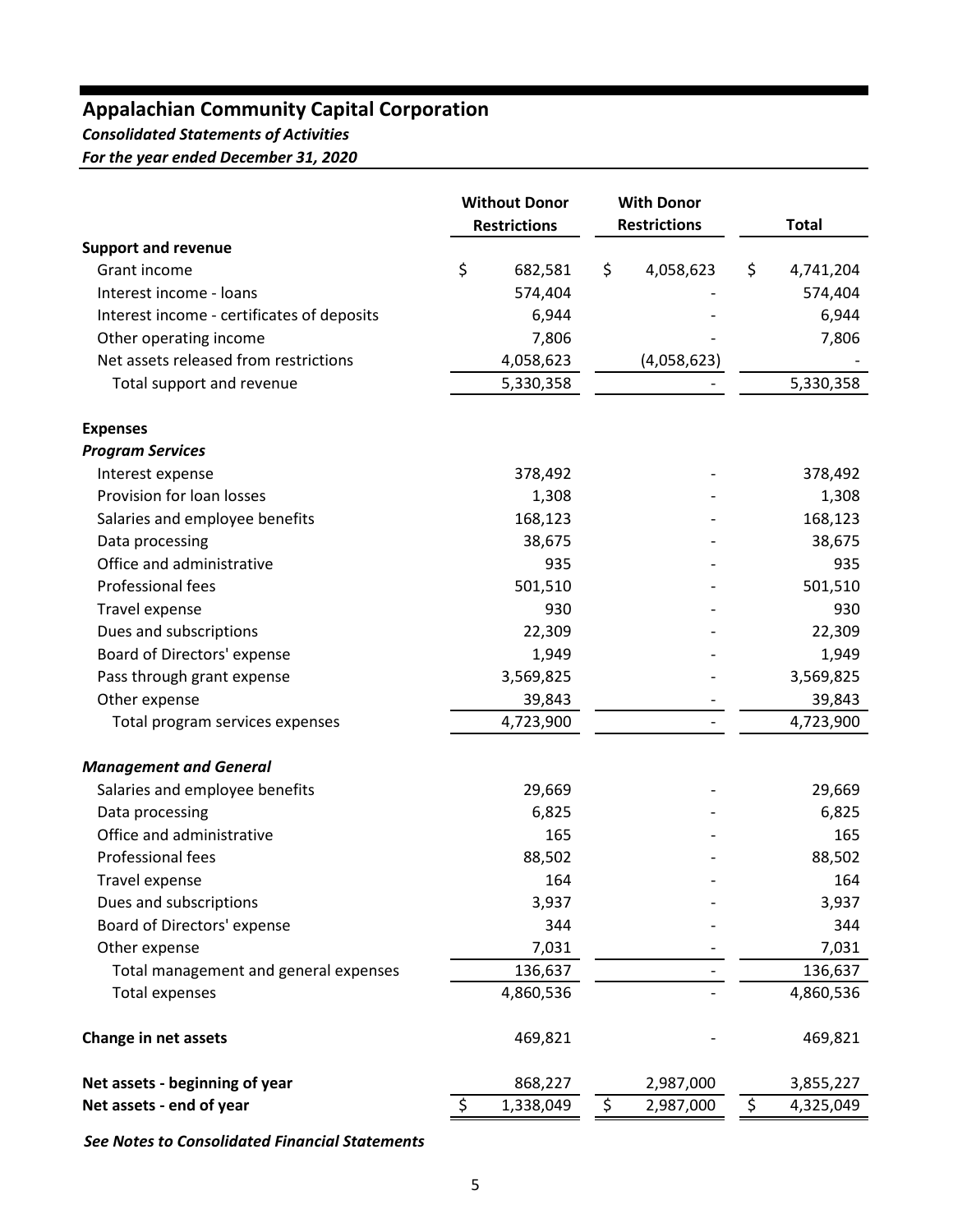*Consolidated Statements of Cash Flows*

*For the years ended December 31, 2021 and 2020*

|                                                           | 2021             | 2020            |
|-----------------------------------------------------------|------------------|-----------------|
| Cash flows from operating activities                      |                  |                 |
| Change in net assets                                      | \$<br>420,131    | \$<br>469,821   |
| Adjustments to reconcile change in net assets to net cash |                  |                 |
| provided by operating activities:                         |                  |                 |
| Depreciation                                              | 695              | 761             |
| Provision (Recovery) for loan losses                      | (45,008)         | 1,308           |
| Change in assets and liabilities:                         |                  |                 |
| Grants receivable                                         | (112, 337)       | 709,598         |
| Cash funded loan loss reserves                            | (300,000)        |                 |
| Accrued interest receivable                               | 6,905            | 6,560           |
| Prepaid expenses and other assets                         | 5,572            | 5,115           |
| Accrued interest payable                                  | 23,668           | 33,501          |
| Accounts payable                                          | 10,925           | 3,000           |
| Deferred revenue                                          | 2,663,284        | (297, 704)      |
| Accrued expenses and other liabilities                    | 5,053            | 2,114           |
| Net cash provided by operating activities                 | 2,678,888        | 934,074         |
| Cash flows from investing activities                      |                  |                 |
| Net decrease (increase) in loans                          | 2,238,706        | (110,087)       |
| Net cash provided by (used in) investing activities       | 2,238,706        | (110,087)       |
| <b>Cash flows from financing activities</b>               |                  |                 |
| Increase in notes payable                                 | 1,950,000        | 1,300,000       |
| Net cash provided by financing activities                 | 1,950,000        | 1,300,000       |
| Change in cash and cash equivalents                       | 6,867,594        | 2,123,988       |
| Cash and cash equivalents - beginning of year             | 3,780,953        | 1,656,965       |
| Cash and cash equivalents - end of year                   | \$<br>10,648,547 | \$<br>3,780,953 |
| Cash and cash equivalents                                 | 3,266,704        | 3,189,182       |
| Cash and cash equivalents - restricted                    | 7,381,843        | 591,771         |
| Cash and cash equivalents - end of year                   | 10,648,547       | \$<br>3,780,953 |
| Supplemental disclosure of cash flow information          |                  |                 |
| Interest paid                                             | \$<br>415,828    | \$<br>344,991   |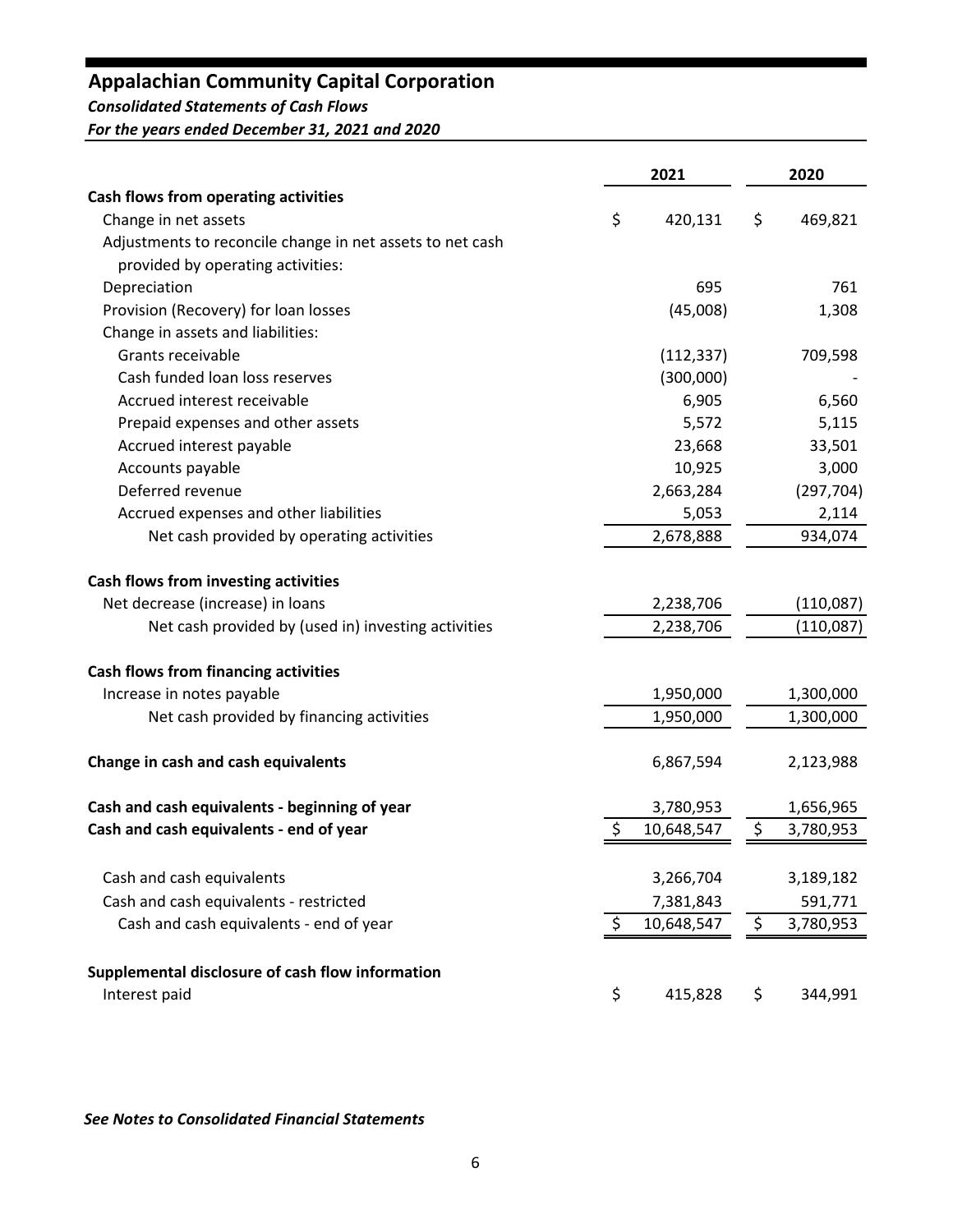## **Note 1. Nature of Activities and Summary of Significant Accounting Policies**

## *Nature of Activities*

Appalachian Community Capital Corporation ("ACC" or the "Company") is a non-profit, wholesale capital intermediary created to increase business lending in Appalachia by providing community loan funds with a new source of capital. Formed in 2013, ACC's mission is to increase business lending by providing member institutions, which serve underserved people and communities, with new sources of capital. The Company provides financing, as well as educational programs and technical assistance to its members and to small businesses throughout the thirteen-state Appalachian Region. ACC's work enables reliable and sufficient capital for all of its members, leading to a growing economy, increased entrepreneurship, higher quality jobs, and increased local wealth in the Appalachian region. Appalachian Community Capital Development Foundation is a non-profit organization that is under common control by ACC and is therefore consolidated for financial reporting purposes. The consolidation of this organization does not have a material impact on the financial statements of ACC.

## *COVID-19 or Coronavirus Impact*

The World Health Organization declared the coronavirus outbreak a "Public Health Emergency of International Concern" and declared it to be a pandemic in March 2020. Actions taken around the world to help mitigate the spread of the coronavirus include restrictions on travel, and quarantines in certain areas, and forced closures for certain types of public places and businesses. The coronavirus and actions taken to mitigate the spread of it have had an adverse impact on the economies and financial markets of many countries, including the geographical area in which the Company operates. During 2020, Congress passed the Coronavirus Aid, Relief, and Economic Security Act ("CARES Act") and various other acts extending and supplementing the benefits which amongst other provisions, provide emergency assistance for individuals, families and businesses affected by the coronavirus pandemic.

It is unknown how long the adverse conditions associated with the coronavirus will last and what the complete financial effect will be to the Company.

## *Critical Accounting Policies*

The accounting and reporting policies of the Company follow generally accepted accounting principles and general practices within the non-profit and financial services industries. The following is a summary of the more significant policies:

Management believes the policies with respect to the methodology for the determination of the allowance for loan losses and asset impairment judgments involve a high degree of complexity. Management must make difficult and subjective judgments which require assumptions or estimates about highly uncertain matters. Changes in these judgments, assumptions or estimates could cause reported totals to differ materially from actual results. These critical policies and their application are periodically reviewed with the Board of Directors.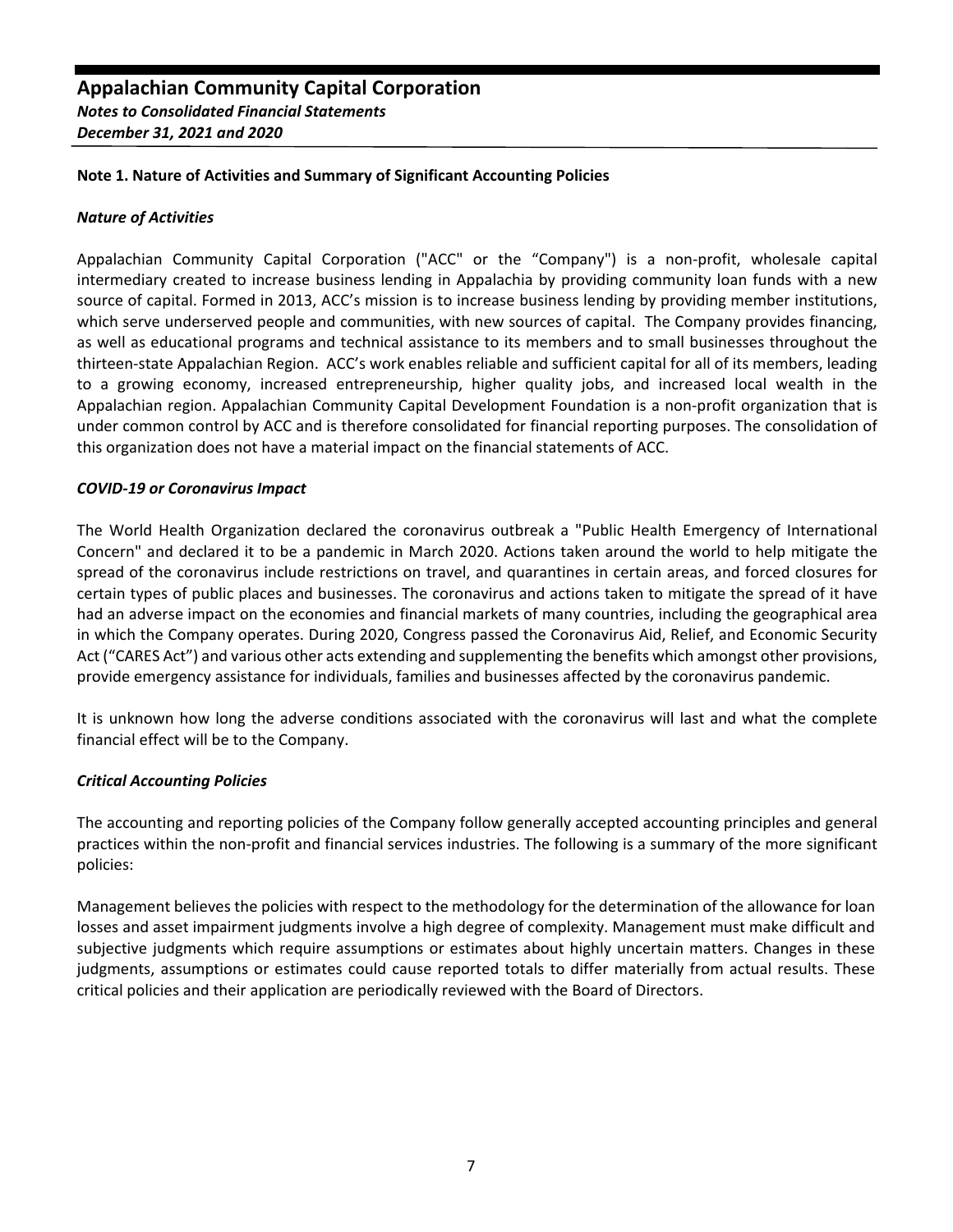## **Note 1. Nature of Activities and Summary of Significant Accounting Policies, continued**

## *Use of Estimates*

The preparation of financial statements in conformity with generally accepted accounting principles requires management to make estimates and assumptions that affect the reported amounts of assets and liabilities and disclosure of contingent assets and liabilities at the date of the financial statements and the reported amounts of revenues and expenses during the period. Actual results could differ from those estimates.

The determination of whether or not grant conditions have been met has a significant impact on revenue and is, in some cases, an estimate.

## *Basis of Accounting*

The financial statements are prepared on the accrual basis of accounting. Under this basis of accounting, revenues are recognized when earned and expenses are recognized when incurred.

## *Financial Statement Presentation*

Net assets, revenues and expenses are classified based on the existence or absence of donor-imposed restrictions. Accordingly, net assets of the Company and changes therein are classified and reported as follows:

- Without Donor Restrictions All resources over which the governing board has discretionary control. The Board of Directors of the Company may elect to designate such resources for specific purposes. This designation may be removed at the Board of Directors' discretion.
- With Donor Restrictions Resources accumulated through donations or grants for specific operating or capital purposes. Such resources will be without restrictions when the requirements of the donor or grantee have been satisfied through expenditures for the specified purpose or program or through the passage of time. Also includes resources accumulated through donations or grants subject to donor-imposed stipulations that are to be maintained permanently by the Company. Generally, the donors of these assets permit the Company to use all or part of the income earned on related investments for general or specific purposes.

## *Cash and Cash Equivalents*

For purposes of the statements of cash flows, cash and cash equivalents are considered to include those amounts included in "cash and cash equivalents" on the statements of financial position. Cash and cash equivalents are considered to be highly liquid investments with maturities of 90 days or less.

## *Restricted Cash and Cash Equivalents*

Restricted cash represents cash on hand used to fulfill the Company's obligations in grant and loan agreements. The largest restrictions on cash relate to lending, technical assistance, and loan loss reserves.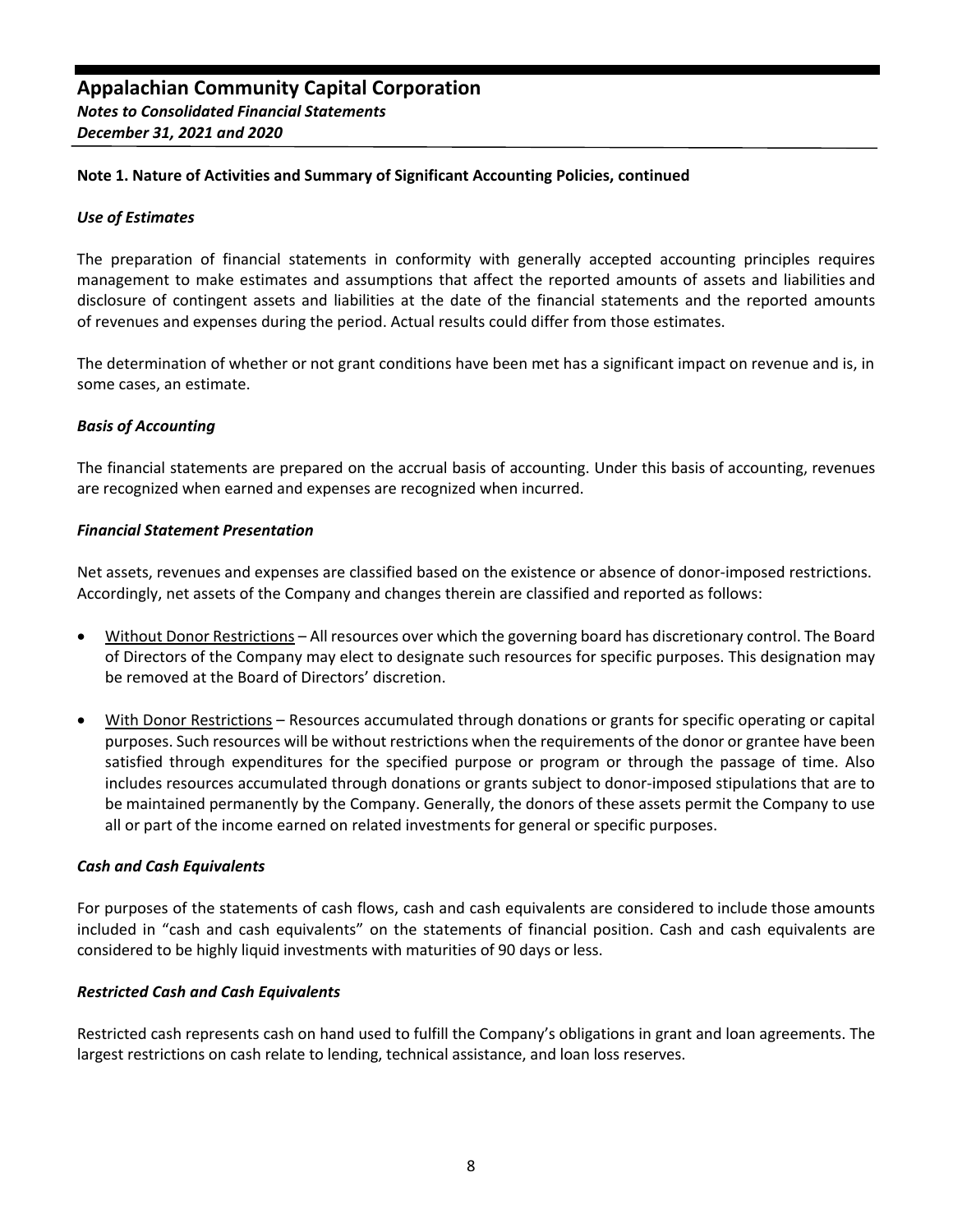## **Note 1. Nature of Activities and Summary of Significant Accounting Policies, continued**

## *Loans Receivable*

Loans receivable that management has the intent and ability to hold for the foreseeable future, until maturity or pay-off are reported at their outstanding principal amount adjusted for any charge-offs. Loan origination fees, net of certain direct origination costs, are deferred and recognized, as an adjustment of the related loan yield using the effective interest method.

Interest is accrued and credited to income based on the principal amount outstanding. The accrual of interest on impaired loans is discontinued when, in management's opinion, the borrower may be unable to meet payments as they become due. When interest accrual is discontinued, all unpaid accrued interest for the current year is reversed and any subsequent payments received are applied only to the loan's outstanding principal balance. When facts and circumstances indicate the borrower has regained the ability to meet the required payments, the loan is returned to accrual status. Past due status of loans is determined based on contractual terms.

## *Allowance for Loan Losses*

The allowance for loan losses is established as losses are estimated to have occurred through a provision for loan losses charged to earnings. Loan losses are charged against the allowance when management believes the uncollectability of a loan balance is confirmed. Subsequent recoveries, if any, are credited to the allowance.

The allowance for loan losses is evaluated on a regular basis by management and is based upon management's periodic review of the collectability of the loans in light of historical experience, the nature and volume of the loan portfolio, adverse situations that may affect the borrower's ability to repay, estimated value of any underlying collateral and prevailing economic conditions. This evaluation is inherently subjective as it requires estimates that are susceptible to significant revision as more information becomes available.

The allowance consists of specific and general components. The specific component relates to loans that are classified as impaired. For such loans, an allowance is established when the discounted cash flows, collateral's net realizable value or observable market price of the impaired loan is lower than the carrying value of that loan. The general component covers non-impaired loans and includes both a quantitative and qualitative component. The quantitative component is based on historical loss experience, while the qualitative component is based on specific internal and external factors that may have a negative impact on the performance of the loan portfolio.

In 2017, the Company had allocated \$150,000 of a grant funding received from the Community Development Financial Institutions ("CDFI") Fund to create a cash funded loan loss reserve in order to offset losses in the Small/Emerging CDFI loan portfolio. The portion of the allowance for loan losses attributable to the Small/Emerging CDFI's will be a reduction against the overall allowance of loan losses as the funds can be used to offset small business loan losses and provisions per the grant document. In 2021, the Company allocated an additional \$300,000 of grant funding received from the CDFI Fund to the cash funded loan loss reserve.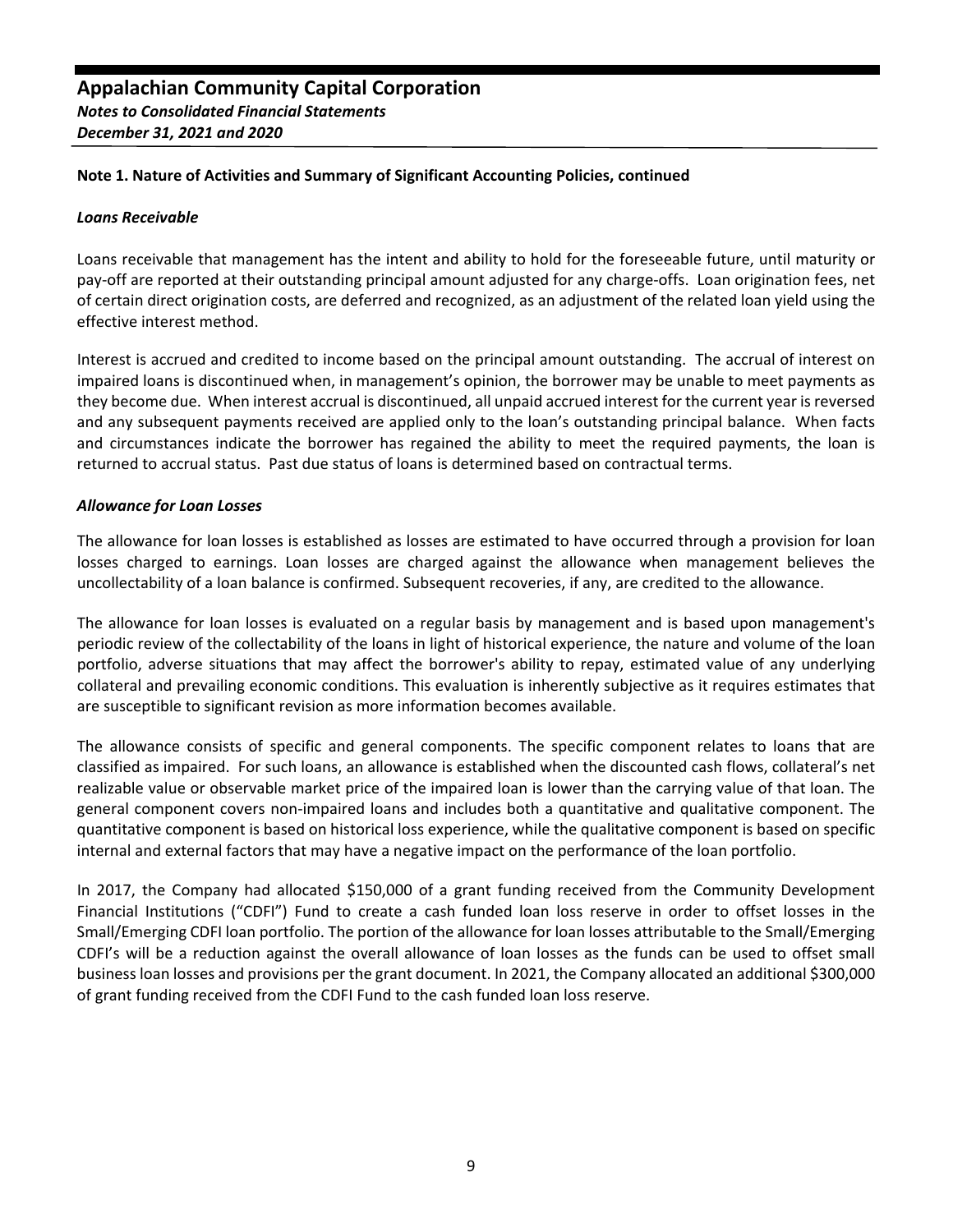## **Note 1. Nature of Activities and Summary of Significant Accounting Policies, continued**

## *Allowance for Loan Losses, continued*

A loan is considered impaired when, based on current information and events, it is probable that the Company will be unable to collect the scheduled payments of principal or interest when due according to the contractual terms of the loan agreement. Factors considered by management in determining impairment include payment status and other circumstances impacting the probability of collecting scheduled principal and interest payments when due. Loans that experience insignificant payment delays and payment shortfalls generally are not classified as impaired. Management determines the significance of payment delays and payment shortfalls on a case-by-case basis, taking into consideration all of the circumstances surrounding the loan and the borrower, including the length of the delay, the reasons for the delay, the borrower's prior payment record, and the amount of the shortfall in relation to the principal and interest owed. Impairment is measured on a loan-by-loan basis for loans by either the present value of expected future cash flows discounted at the loan's effective interest rate, the loan's obtainable market price, or the net realizable value of the collateral if the loan is collateral dependent.

The CARES Act provides financial institutions optional temporary relief from troubled debt restructures ("TDRs") and impairment accounting for certain loan modifications related to the COVID-19 pandemic. Under section 4013 of the CARES Act, institutions may elect not to categorize loan modifications as TDRs if they are (1) related to COVID-19; (2) executed on a loan that was not more than 30 days past due as of December 31, 2019; and (3) executed between March 1, 2020 and the earlier of (A) 60 days after the date of termination of the National Emergency or (B) December 31, 2020.

All other short-term modifications made on a good faith basis in response to COVID-19 to borrowers who were current prior to any relief, are not TDRs. This includes short-term modifications such as payment deferrals, fee waivers, extensions of repayment terms, or other delays in payment that are insignificant. Borrowers considered current are those that are less than 30 days past due on their contractual payments at the time a modification program is implemented. In 2020, the Company granted deferrals on 3 loans totaling \$6 million. As of December 31, 2021, there were no loans still in deferment. All loans resumed payments according to contractual terms.

## *Grants Receivable, Revenue Recognition, and Deferred Revenue*

Grants receivable and related deferred revenue are recorded at the time of award from a grantor. Grants are classified in one of two categories, with donor restrictions and without donor restrictions. Classification is determined based on the designation by the grantor for the use of funds. Grant revenue is recognized when earned by the Company through performance as specified in each grant award.

## *Property and Equipment*

Property and equipment consists of computer equipment and is carried at cost, less accumulated depreciation computed by the straight-line method over three years. When items of property and equipment are sold or retired, the related costs and accumulated depreciation are removed from the accounts and any gain or loss is included in income. Maintenance and repairs are charged to expenses as incurred; major renewals and betterments are capitalized.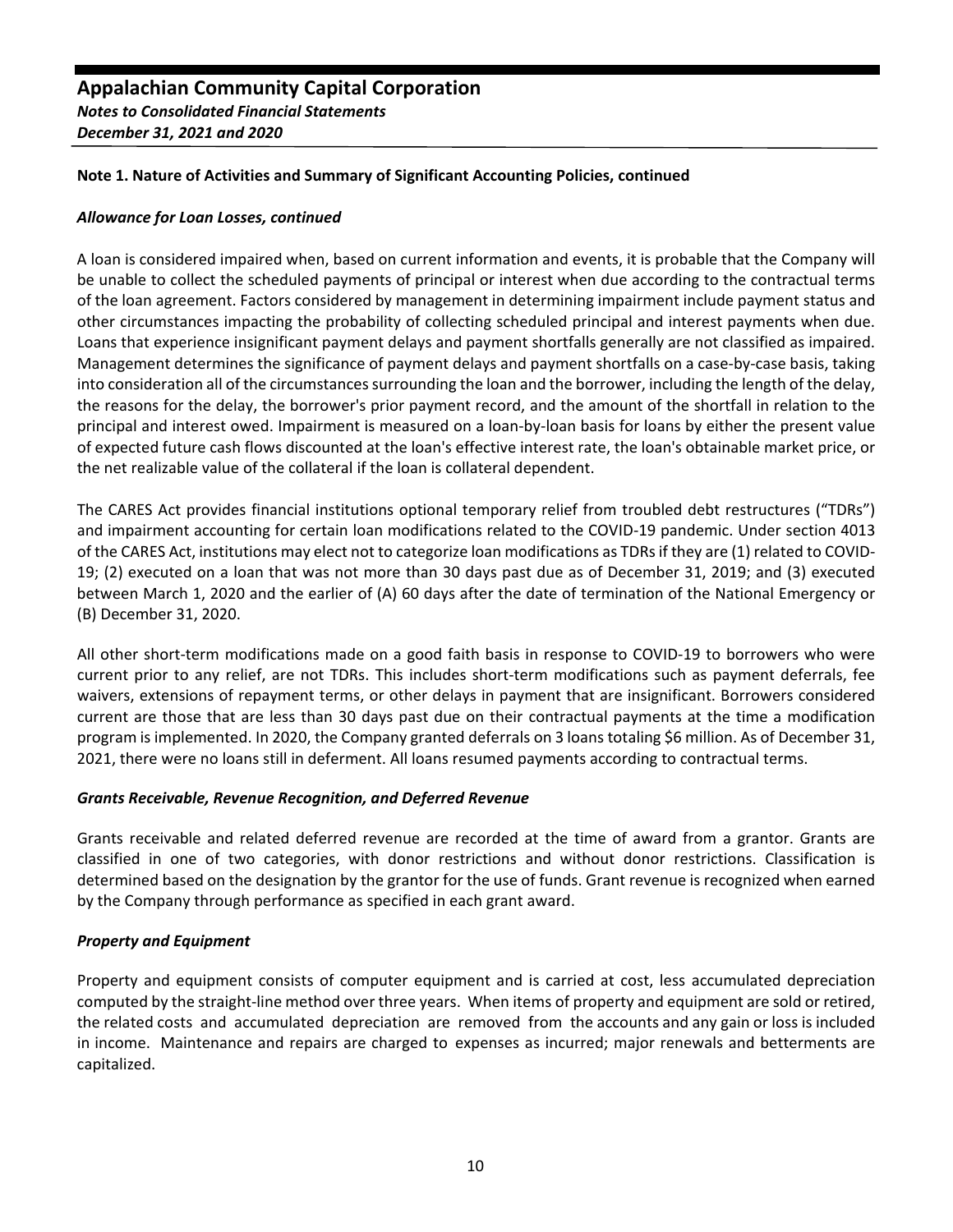## **Note 1. Nature of Activities and Summary of Significant Accounting Policies, continued**

## *Functional Allocation of Expenses*

The consolidated financial statements report certain categories of expenses that are attributable to one or more program or supporting functions of the Company. Those expenses include salaries and employee benefits, the data processing, office and administrative, professional fees, travel, dues and subscriptions, Board of Directors', and other expenses. These costs are allocated either based on the actual nature of the expense or estimates of time and effort.

## *Income Taxes*

The Company is a not-for-profit organization that is exempt from income taxes under Section  $501(c)(4)$  of the Internal Revenue Code. Management is not aware of any uncertain tax positions and has not accrued any expense for the effect of an uncertain tax position as of December 31, 2021 and 2020. Tax years beginning in 2018 are open to examination by taxing authorities.

## *Revenue from Contracts with Customers*

All of the Company's revenue from contracts with customers in the scope of ASC 606 is recognized within total revenue and support. The following table presents the Company's income by revenue stream for the years ended December 31, 2021 and 2020, excluding interest and fees on loans and other interest income.

|                     | 2021      | 2020      |
|---------------------|-----------|-----------|
| <b>Grant Income</b> | 2,206,150 | 4,741,204 |
| Total               | 2,206,150 | 4,741,204 |

A description of the Company's revenue streams accounted for under ASC 606 follows:

Grant income: The Company receives grants from several types of entities for a range of purposes. In some instances, grant income is recognized as deliverables and performance criteria are met as the contract is considered an exchange transaction.

#### *Recent Accounting Pronouncements*

The following accounting standards may affect the future financial reporting by Appalachian Community Capital Corporation:

In November 2019, the FASB issued guidance to defer the effective dates for private companies, not-for-profit organizations, and certain smaller reporting companies applying standards on current expected credit losses (CECL), and leases. The new effective dates will be CECL: fiscal years beginning after December 15, 2022 including interim periods within those fiscal years; Leases: fiscal years beginning after December 15, 2021, and interim periods within fiscal years beginning after December 15, 2022.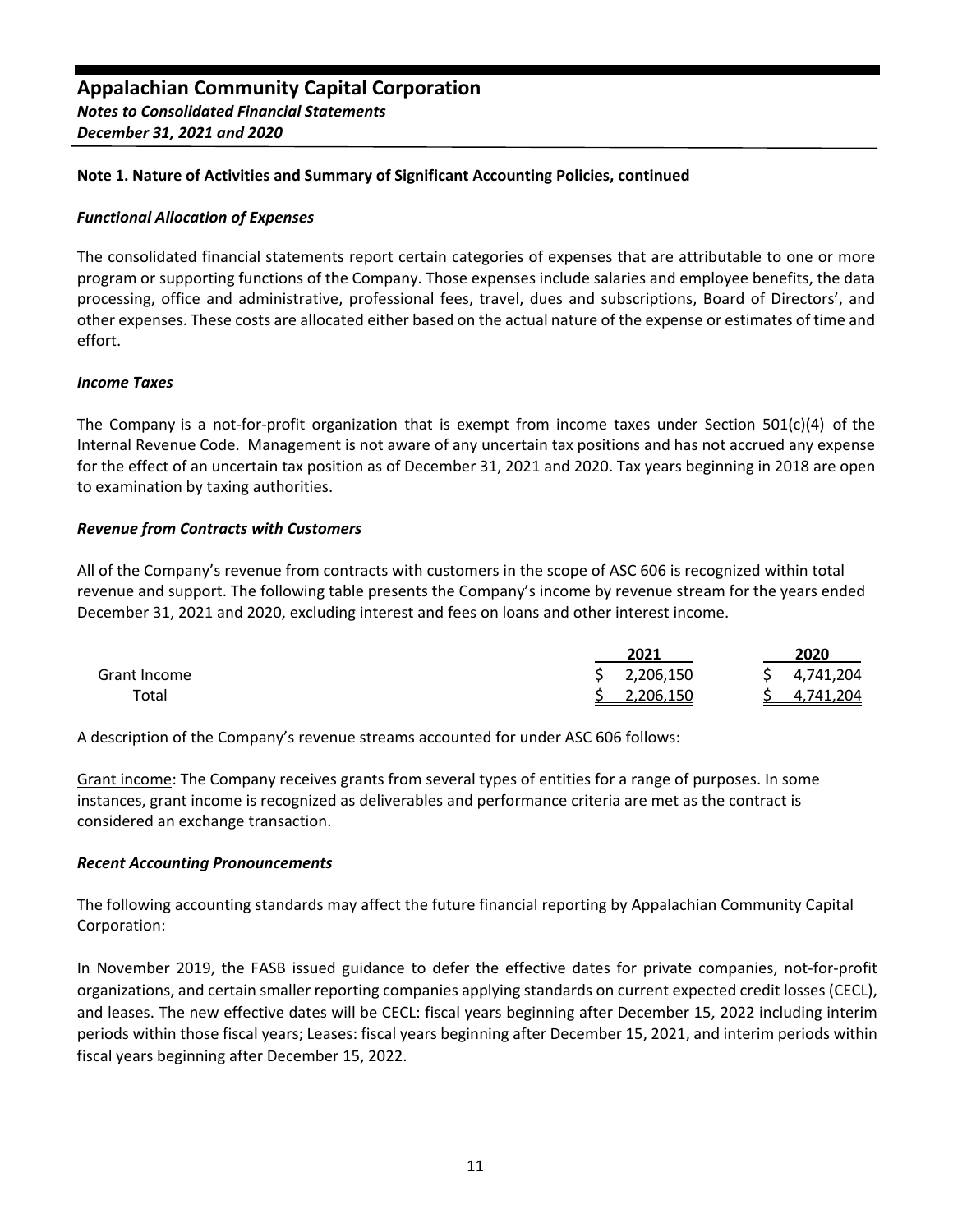## **Note 1. Nature of Activities and Summary of Significant Accounting Policies, continued**

## *Recent Accounting Pronouncements, continued*

The Company will apply the amendments to the ASU related to CECL through a cumulative-effect adjustment to net assets as of the beginning of the year of adoption. The Company is evaluating the impact of the ASU on the financial statements. The Company has not formed an expectation of what, if any, impact on the recorded allowance for loan losses given the change to estimated losses over the contractual life of the loans adjusted for expected prepayments. The amount of the adjustments will be impacted by each portfolio's composition and credit quality at the adoption date as well as economic conditions and forecasts at that time. As of December 31, 2021, the Company does not have any leases. The adoption of the accounting standard is not expected to have a significant impact.

Other accounting standards that have been issued or proposed by the FASB or other standards-setting bodies are not expected to have a material impact on the Company's financial position, results of operations or cash flows.

## *Reclassifications*

Certain items in the prior year have been reclassified to conform to the current year presentation. These reclassifications had no impact on net assets, changes in net assets, or cash flows.

## **Note 2. Cash and Cash Equivalents**

Cash and cash equivalents at December 31, 2021 and 2020 totaled \$3,266,704 and \$3,189,182, respectively. Restricted cash and cash equivalents at December 31, 2021 and 2020 totaled \$7,381,843 and \$591,771, respectively. Of this balance, \$10,288,623 exceeded the federally insured limit as of December 31, 2021.

## **Note 3. Loans Receivable**

The major components of loans receivable as of December 31, 2021 and 2020 are as follows:

|                           | 2021         | 2020       |
|---------------------------|--------------|------------|
| Loans to CDFI's           | \$15,437,991 | 17,685,563 |
| Small business loans*     | 686.240      | 677.374    |
| Allowance for loan losses | (157.129)    | (202,137)  |
| Total                     | 15,967,102   | 18,160,800 |

\*Small business loans represent small business participation loans purchased from member organizations

There were no loans pledged at December 31, 2021 or 2020.

The Company is party to financial instruments with off-balance-sheet risk in the normal course of business to meet the financing needs of its members. This financial instrument includes commitments to extend credit. This instrument involves, to varying degrees, elements of credit and interest rate risk in excess of the amount recognized on the statements of financial position. The contractual or notional amounts of this instrument reflect the extent of involvement the Company has in particular classes of financial instruments.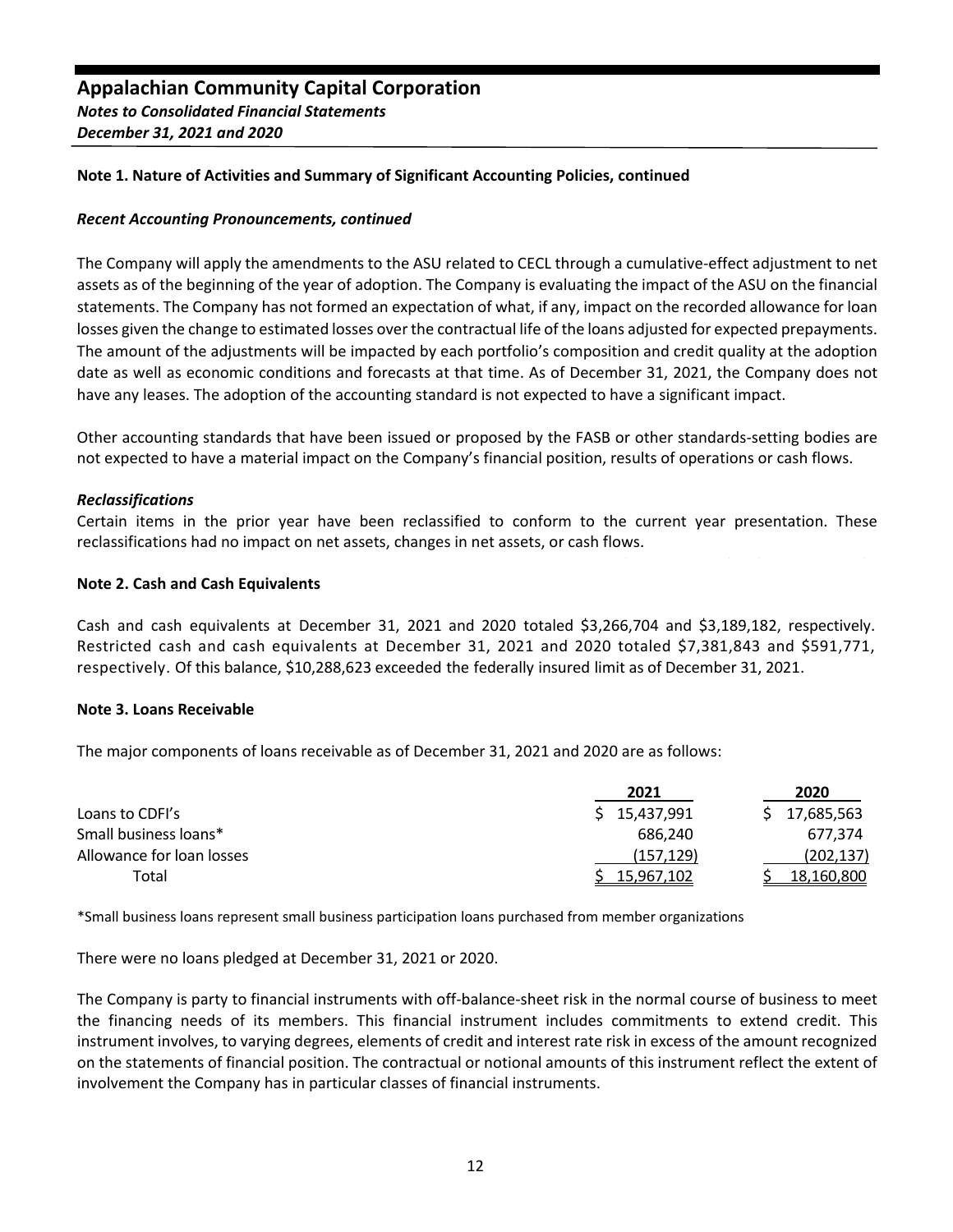## **Note 3. Loans Receivable, continued**

The Company's exposure to credit loss in the event of nonperformance by the other party to the financial instrument for commitments to extend credit is represented by the contractual or notional amount of this instrument. The Company uses the same credit policies in making commitments and conditional obligations as it does for on-balancesheet instruments.

Since some of the commitments are expected to expire without being drawn upon, the total commitment amounts do not necessarily represent future cash requirements. The Company evaluates each customer's creditworthiness on a case-by-case basis. The amount of collateral obtained if deemed necessary by the Company upon extension of credit is based on management's credit evaluation of the counterparty.

## **Note 4. Allowance for Loan Losses**

The allocation of the allowance for loan losses by loan components at December 31, 2021 was as follows:

| <b>Allowance for loan losses:</b>     |                        | <b>Small business</b> |            |
|---------------------------------------|------------------------|-----------------------|------------|
|                                       | <b>Loans to CDFI's</b> | loans                 | Total      |
| December 31, 2020                     | 202,137                |                       | 202,137    |
| Recovery of loan losses               | (45,008)               |                       | (45,008)   |
| December 31, 2021                     | 157,129                |                       | 157,129    |
| <b>Ending Balance:</b>                |                        |                       |            |
| Individually evaluated for impairment |                        |                       |            |
| Collectively evaluated for impairment | 157,129                |                       | 157,129    |
| <b>Loans Receivable</b>               |                        |                       |            |
| <b>Ending Balance:</b>                |                        |                       |            |
| Individually evaluated for impairment |                        |                       |            |
| Collectively evaluated for impairment | 15,437,991             | 686,240               | 16,124,231 |

The allocation of the allowance for loan losses by loan components at December 31, 2020 was as follows:

| <b>Allowance for loan losses:</b>     | Loans to CDFI's |   | <b>Small business</b><br>loans | Total         |
|---------------------------------------|-----------------|---|--------------------------------|---------------|
| December 31, 2019                     | 200,829         | Ś |                                | \$<br>200,829 |
| Provision for loan losses             | 1,308           |   |                                | 1,308         |
| December 31, 2020                     | 202,137         |   |                                | 202,137       |
| <b>Ending Balance:</b>                |                 |   |                                |               |
| Individually evaluated for impairment |                 |   |                                |               |
| Collectively evaluated for impairment | 202,137         |   |                                | 202,137       |
| <b>Loans Receivable</b>               |                 |   |                                |               |
| <b>Ending Balance:</b>                |                 |   |                                |               |
| Individually evaluated for impairment |                 |   |                                |               |
| Collectively evaluated for impairment | 17,685,563      |   | 677,374                        | 18,362,937    |
|                                       |                 |   |                                |               |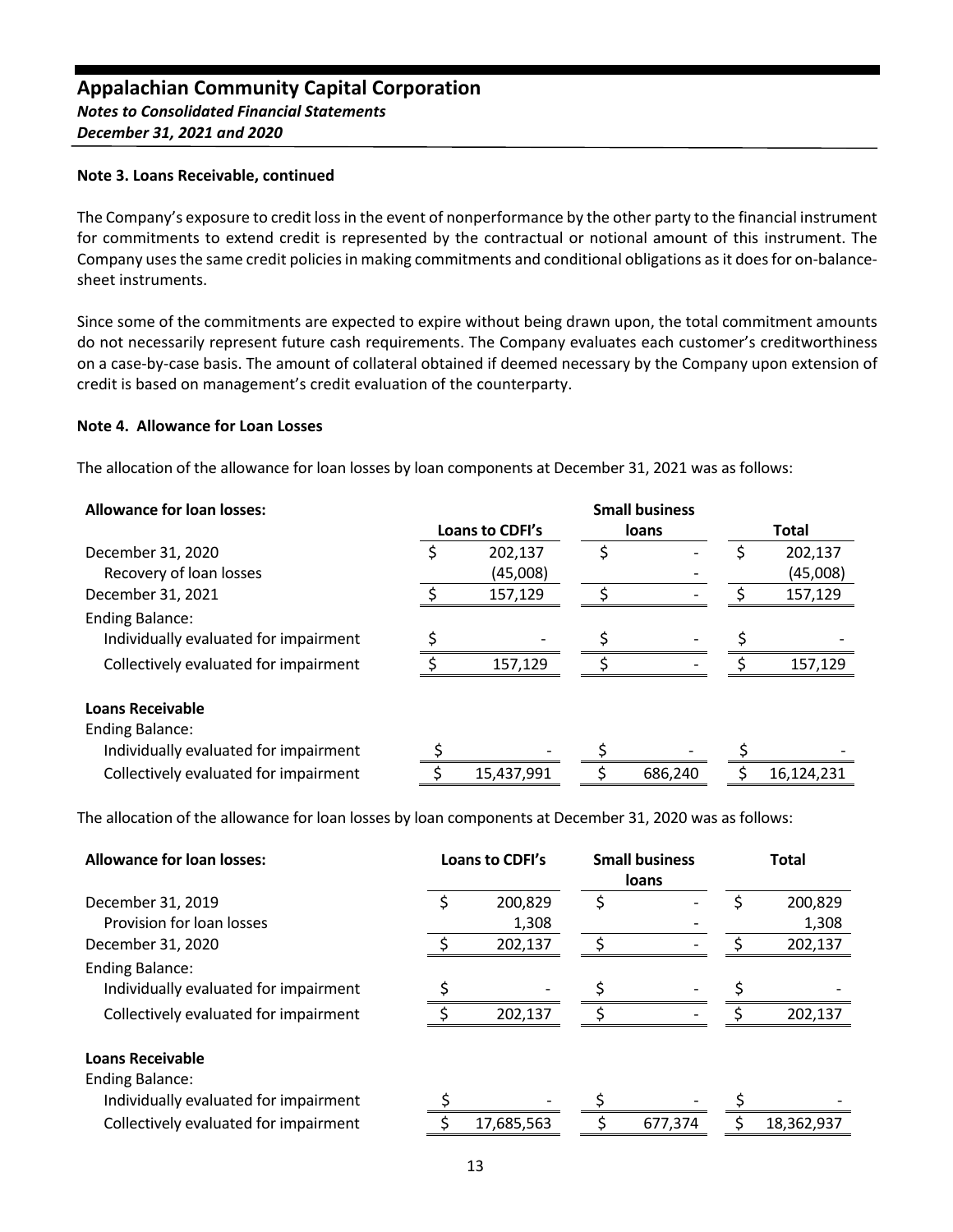## **Note 4. Allowance for Loan Losses, continued**

The Company utilizes a cash funded loan loss reserve in the amount of \$450,000 as of December 31, 2021 and \$150,000 as of December 31, 2020 to offset reserves related to small business loans. This has resulted in a reserve balance of \$0 related to Small Business Loans as of December 31, 2021 and 2020.

There were no impaired loans as of December 31, 2021 and 2020. In addition, there were no loans identified as impaired during the years ended December 31, 2021 and 2020. As a result, there was no average recorded investment in impaired loans or interest income recognized on impaired loans for the years ended December 31, 2021 and 2020. In addition, there were no nonaccrual loans as of December 31, 2021 and 2020.

As of December 31, 2021 and 2020, there were no loans past due.

## *Credit Quality Indicators:*

The Company categorizes loans into risk categories based on relevant information about the ability of borrowers to service their debt such as: current financial information, historical payment experience, credit documentation, public information, and current economic trends, among other factors. The Company analyzes loans individually by classifying the loans as to credit risk.

Loans graded Good or Satisfactory are excluded from the scope of the annual review and considered "Pass Credits" until: (a) they become past due; (b) management becomes aware of a deterioration in the credit worthiness of the borrower; or (c) the customer contacts the Company for a modification. In these circumstances, the loan is specifically evaluated for potential classification as Watch, Substandard, Doubtful or Loss. The Company uses the following definitions for risk ratings:

**Good -** Loans in this category are of good quality. The borrower has a history of successful performance, but may be susceptible to economic changes. Asset quality and liquidity are considered good. Overall leverage is normal for the industry in which the borrower operates and is stable. Cash flow levels may fluctuate but are sufficient to meet obligations. Margins and ratios are generally in line with or exceed industry norms. Earnings may have been inconsistent in the past, but have now stabilized and are equivalent to or better than the industry average. Other sources of financing, particularly from a number of other financial institutions, should be obtainable.

**Satisfactory -** Loans in this category are of satisfactory quality and risk is well within the Company's range of acceptability. They may differ from loans rated "Good" because the borrower may be entering an expansion mode, acquiring another company, introducing new products or investing large amounts of capital in upgrading equipment or the facility. The borrower's business may be cyclical, or its customer base may have concentrations. Asset quality is acceptable. Liquidity levels fluctuate and usage of short term credit may be needed on a regular basis to finance growth or fluctuations in revenues and current assets. Leverage may be slightly to moderately higher than the industry, but is stable. Cash flow may fluctuate, but is evident in sales and earnings. The long-term outlook should be favorable. Management and owners have unquestioned character, although depth of management may be an issue.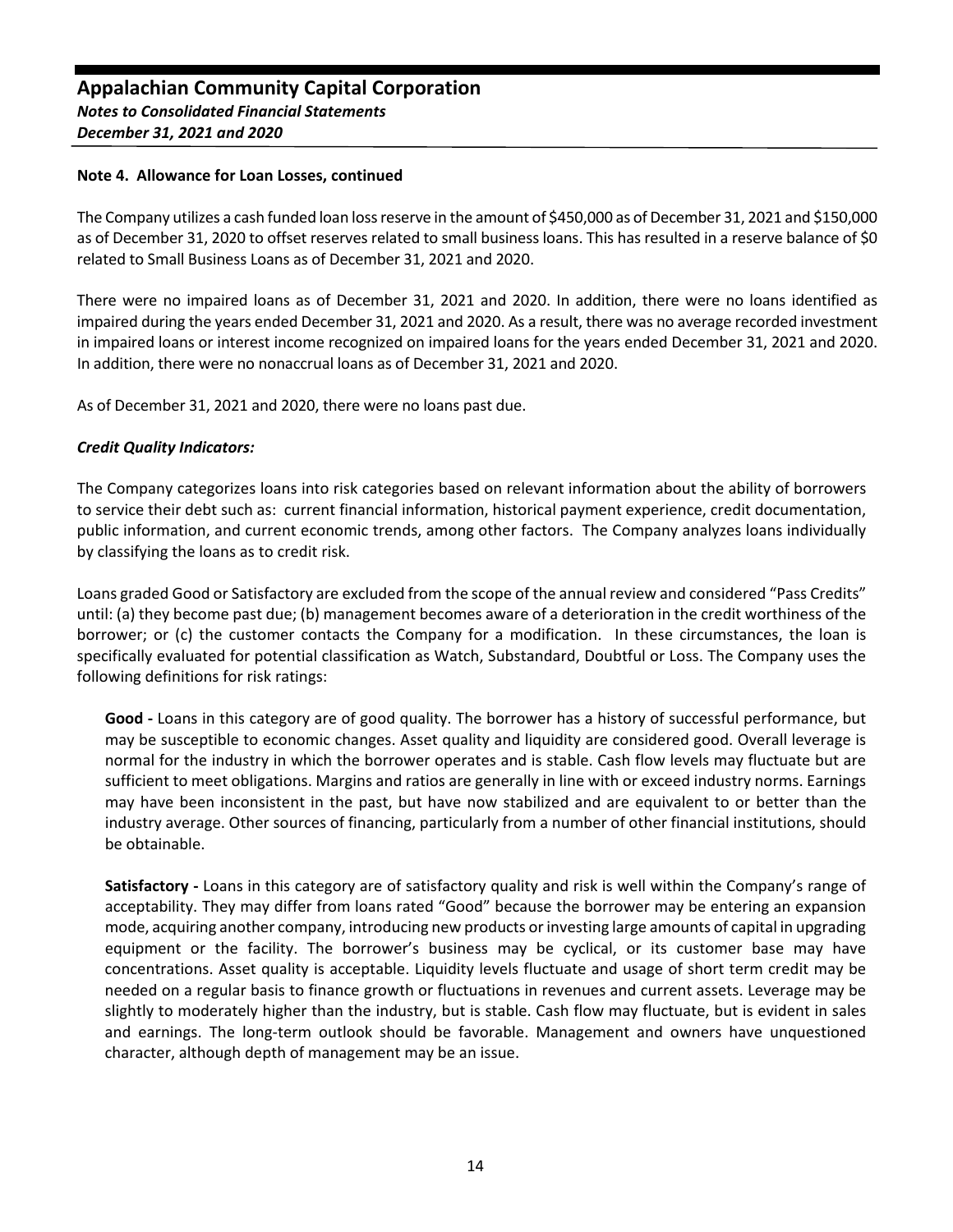## **Note 4. Allowance for Loan Losses, continued**

## *Credit Quality Indicators, continued*

**Watch -** Loans in this grade are considered to have a higher than normal credit risk and servicing needs. Asset quality is marginally acceptable. Leverage may fluctuate and is above normal for the industry. Cash flow is marginally adequate, but is not clearly sufficient to ensure continued performance of contractual obligations without improving trends. A loss year or earnings decline may occur, but the borrower has sufficient strength and financial flexibility to offset these events. A reasonable expectation exists that operating performance will improve in the near future. Some management weaknesses may exist. These borrowers are currently performing as agreed, but may be adversely affected by deteriorating industry conditions, competition, operating deficiencies, pending litigation of a significant nature, or declining asset quality, and therefore should be monitored closely. Access to alternative financing sources may not be possible or limited to asset-based lenders and other institutions specializing in high risk financing. Management has determined these loans require enhanced monitoring.

**Substandard** - Substandard assets are inadequately protected by the net worth and paying capacity of the borrower or the collateral pledged. Sound worth and paying capacity of a guarantor should be considered only if judged to be strong and dependable. Customers in this category have well defined weaknesses and the possibility exists that the Company will sustain some loss if the deficiencies are not corrected. Characteristics of a substandard loan include one or more of the following characteristics: a significant deterioration in earnings, cash flow or balance sheet composition, a deficient equity position, insufficient cash flow to meet maturity obligations, recent evidence of slow payments, a lack of adequate collateral or a dependence on illiquid collateral for repayment.

**Doubtful -** Doubtful ratings are applied to loans that exhibit weaknesses that make collection or liquidation in full improbable. This rating is used when the expected loss cannot be calculated, but estimates indicate that the loss will be significant in relation to the outstanding loan balance. The possibility of loss is extremely high, but because of certain important and reasonably specific pending factors which may work to the advantage and strengthening of the loan, its classification as a loss is deferred until its more exact status may be determined. Pending factors include proposed merger, acquisition, or liquidation procedures, capital injection, perfecting liens on additional collateral, and refinancing plans.

**Loss -** This rating is applied when the borrower's outstanding debt is considered uncollectible or of such little value that continuance as a Company asset is not warranted. This rating does not suggest that there is absolutely no recovery or salvage value, but that it is not practical or desirable to defer charging off the loan.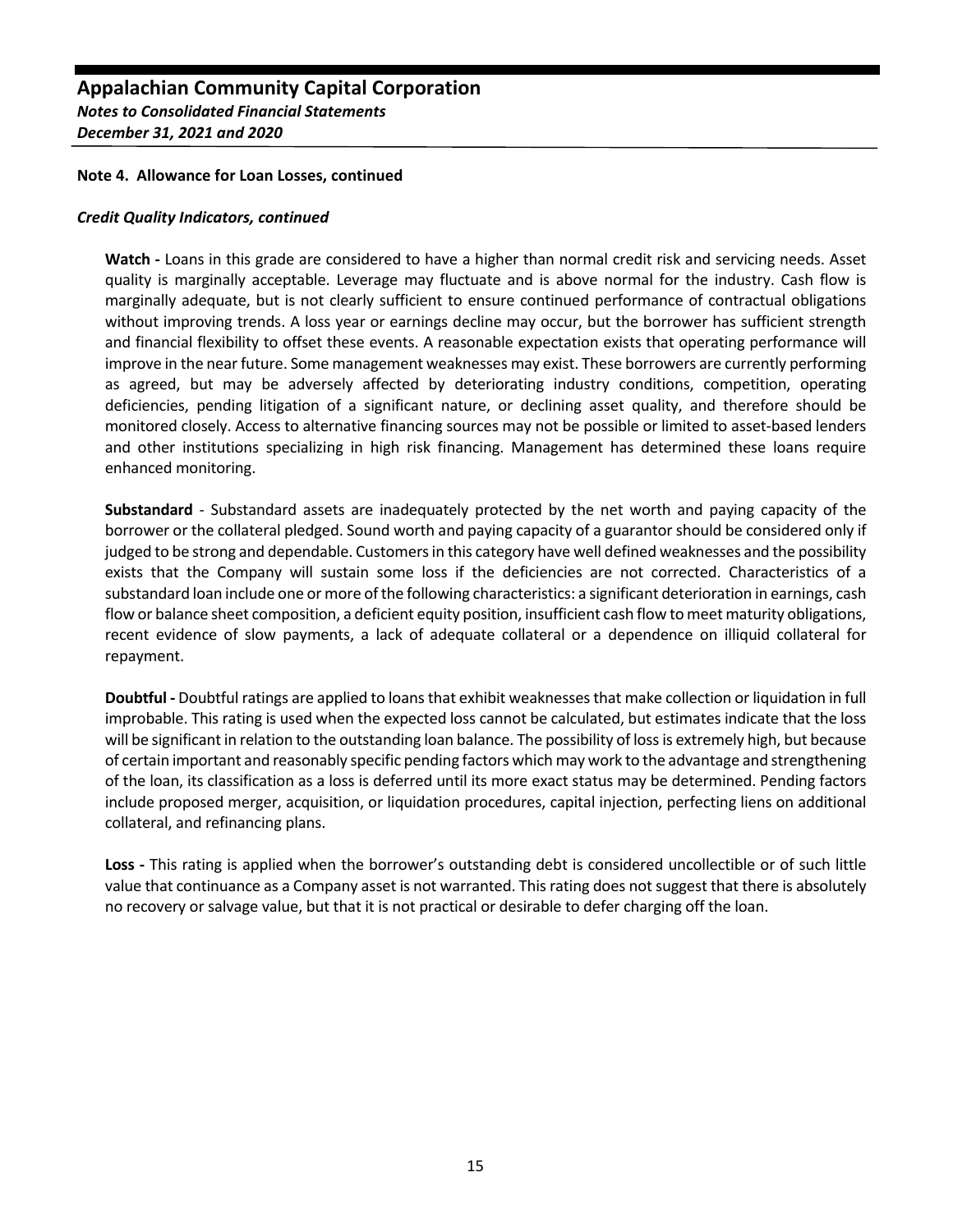*Notes to Consolidated Financial Statements December 31, 2021 and 2020* 

## **Note 4. Allowance for Loan Losses, continued**

| Loans by Risk Rating as of December 31, 2021 | <b>Small business</b>           |            |  |                          |       |                   |  |  |  |
|----------------------------------------------|---------------------------------|------------|--|--------------------------|-------|-------------------|--|--|--|
|                                              | Loans to CDFI's<br><b>loans</b> |            |  |                          | Total |                   |  |  |  |
| Pass                                         |                                 | 15.387.991 |  | 686.240                  |       | 16,074,231        |  |  |  |
| Watch                                        |                                 | 50,000     |  | $\overline{\phantom{0}}$ |       | 50,000            |  |  |  |
| Total                                        |                                 | 15.437.991 |  | 686,240                  |       | <u>16,124,231</u> |  |  |  |

| Loans by Risk Rating as of December 31, 2020 |  |                 | <b>Small business</b>    |            |
|----------------------------------------------|--|-----------------|--------------------------|------------|
|                                              |  | Loans to CDFI's | loans                    | Total      |
| Pass                                         |  | 17.635.563      | 677.374                  | 18,312,937 |
| Watch                                        |  | 50,000          | $\overline{\phantom{0}}$ | 50,000     |
| Total                                        |  | 17,685,563      | 677.374                  | 18,362,937 |

## *Troubled Debt Restructurings*

There were no loans modified in a troubled debt restructuring in 2021 or 2020.

## **Note 5. Grants Receivable**

ACC was due to receive grant awards from outside funding agencies as of December 31, 2021 and 2020 as follows:

|                                                        | December 31, 2021 |   | December 31, 2020 |  |
|--------------------------------------------------------|-------------------|---|-------------------|--|
| Appalachian Regional Commission-2018 Operating Grant   | 53,477            | Ś | 145,747           |  |
| Appalachian Regional Commission - COVID-19 Response*   | 61,418            |   | 145,025           |  |
| Opportunity Appalachia Grant - 2019                    | 353,777           |   | 353,777           |  |
| <b>USDA RCDI TA Grant</b>                              | 134,052           |   | 146,007           |  |
| Appalachian Regional Commission - 2017 Operating Grant | ۰                 |   | 10,035            |  |
| <b>BB&amp;T Grant</b>                                  |                   |   | 125,000           |  |
| Total grants receivable                                | 602,724           |   | 925,591           |  |
| Unearned grants receivable                             | (252, 818)        |   | (688,022)         |  |
| Total grants receivable, net                           | 349.906           |   | 237,569           |  |

\*ARC-COVID-19 Response Grant funds were passed through to sub recipients.

## **Note 6. Property and Equipment**

Detail related to property and equipment as of December 31, 2021 and 2020 is as follows:

|                                | 2020    | 2019    |
|--------------------------------|---------|---------|
| Computer equipment             | 4.101   | 4.101   |
| Less, accumulated depreciation | (4.010) | (3,315) |
| Total                          |         | 786     |

Depreciation for the years ended December 31, 2021 and 2020 was \$695 and \$761, respectively.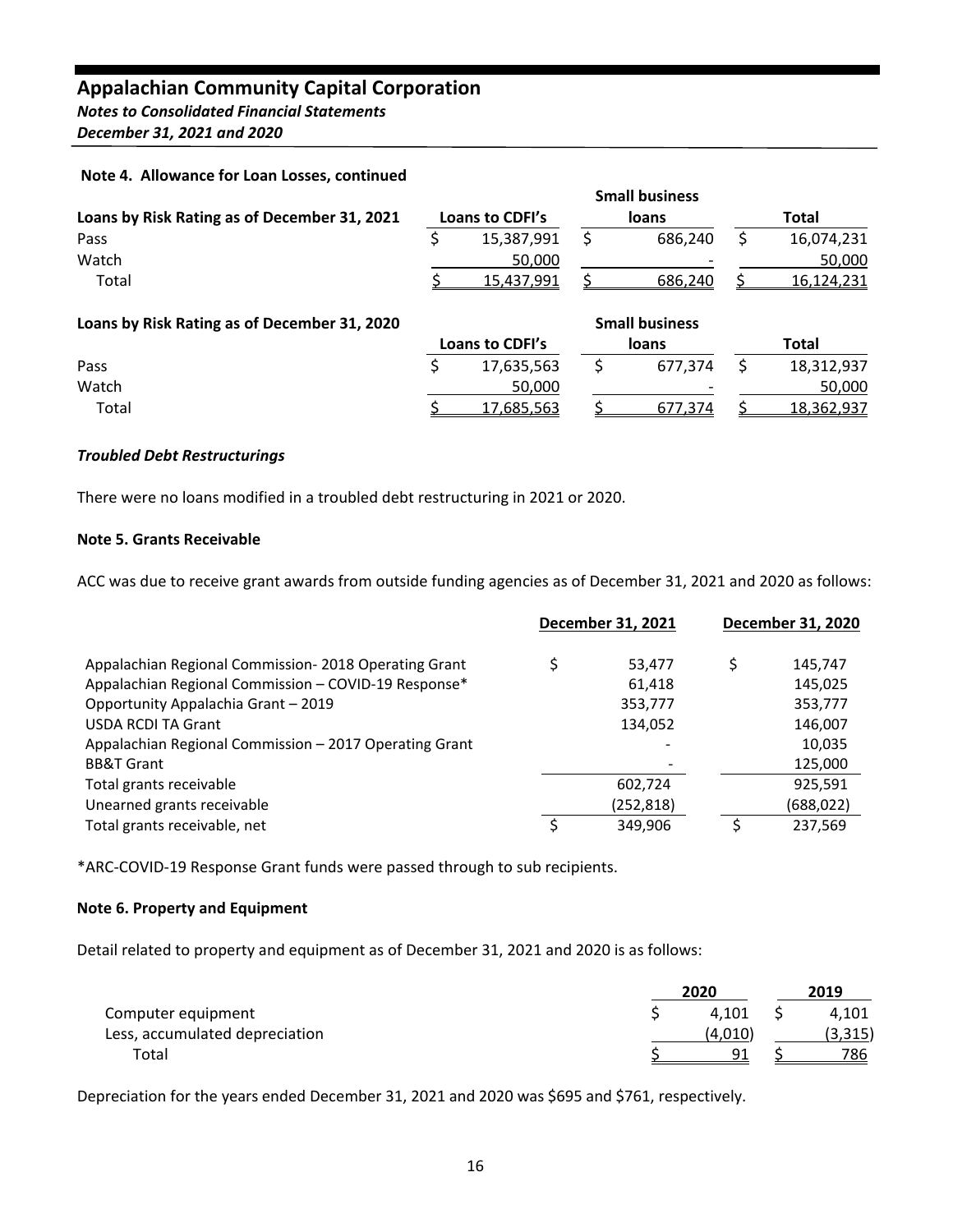## **Note 7. Concentration Risks**

ACC has a potential risk associated with the concentration of support received from governmental agencies. Any change in future funding could have an adverse impact on ACC. The Company also has little diversification in its loan portfolio with the significant portion of loans outstanding to CDFIs as discussed in Note 3.

#### **Note 8. Borrowings**

Borrowings at December 31, 2021 and 2020, respectively, consist of the following:

| <b>Description</b>                               | Rate        | <b>Maturity</b> | 2021            | 2020            |
|--------------------------------------------------|-------------|-----------------|-----------------|-----------------|
| Bank of America*                                 | LIBOR+2.00% | 05/01/2023      | \$<br>2,000,000 | \$<br>3,000,000 |
| Calvert Foundation*                              | 4.50%       | 05/06/2023      | 2,000,000       | 3,000,000       |
| Deutsche Bank*                                   | LIBOR+0.50% | 05/06/2023      | 2,000,000       | 3,000,000       |
| Ford Foundation*                                 | 1.00%       | 05/06/2023      | 2,000,000       | 3,000,000       |
| Opportunity Finance Network**                    | 3.00%       | 05/01/2023      | 400,000         | 400,000         |
| BBVA Compass Bank**                              | 2.50%       | 08/06/2025      | 400,000         | 400,000         |
| PNC Bank**                                       | 1.00%       | 06/30/2024      | 500.000         | 500,000         |
| Northern Trust***                                | 2.00%       | 11/26/2023      | 1,000,000       | 1,000,000       |
| Northern Trust***                                | 2.00%       | 12/18/2024      | 1,000,000       | 1,000,000       |
| $RCIF**$                                         | 2.00%       | 03/15/2024      | 200,000         | 200,000         |
| CNote**                                          | 1.50%       | 10/24/2026      | 750,000         | 1,800,000       |
| Olamina Fund****                                 | 3.50%       | 09/30/2026      | 2,000,000       |                 |
| Opportunity Finance Network Google Endeavor***** | 3.00%       | 05/31/2030      | 5,000,000       |                 |
|                                                  |             |                 | 19,250,000      | 17,300,000      |

\*Disbursements on each loan are not to exceed \$3 million. Each loan is unsecured with interest payments due on a quarterly basis. Each loan requires principal payments of \$1 million due in May 2021 and May 2022, the sixth and seventh anniversary of the loan closing date, with the remaining principal due at maturity.

\*\* Each loan is unsecured with interest payments due on a quarterly basis, with the remaining principal due at maturity.

\*\*\*The loan is unsecured with interest payments due on a semi-annual basis, with the remaining principal due at maturity.

\*\*\*\*The loan is unsecured with interest payable monthly in arrears, with the remaining principal due at maturity.

\*\*\*\*\*The loan is unsecured with interest payable quarterly in arrears, with the remaining principal due at maturity.

Performance against debt covenants is measured on a quarterly basis. As of December 31, 2020, ACC was not in compliance with all covenants related to its long-term borrowings with CNote. ACC received a waiver of the covenant violation from CNote for the period ended December 31, 2020. As of December 31, 2021, ACC was in compliance with all covenants related to its long-term borrowings.

As of December 31, 2021, the Company had unused lines of credit totaling \$3,700,000 and unfunded term loans totaling \$4,550,000.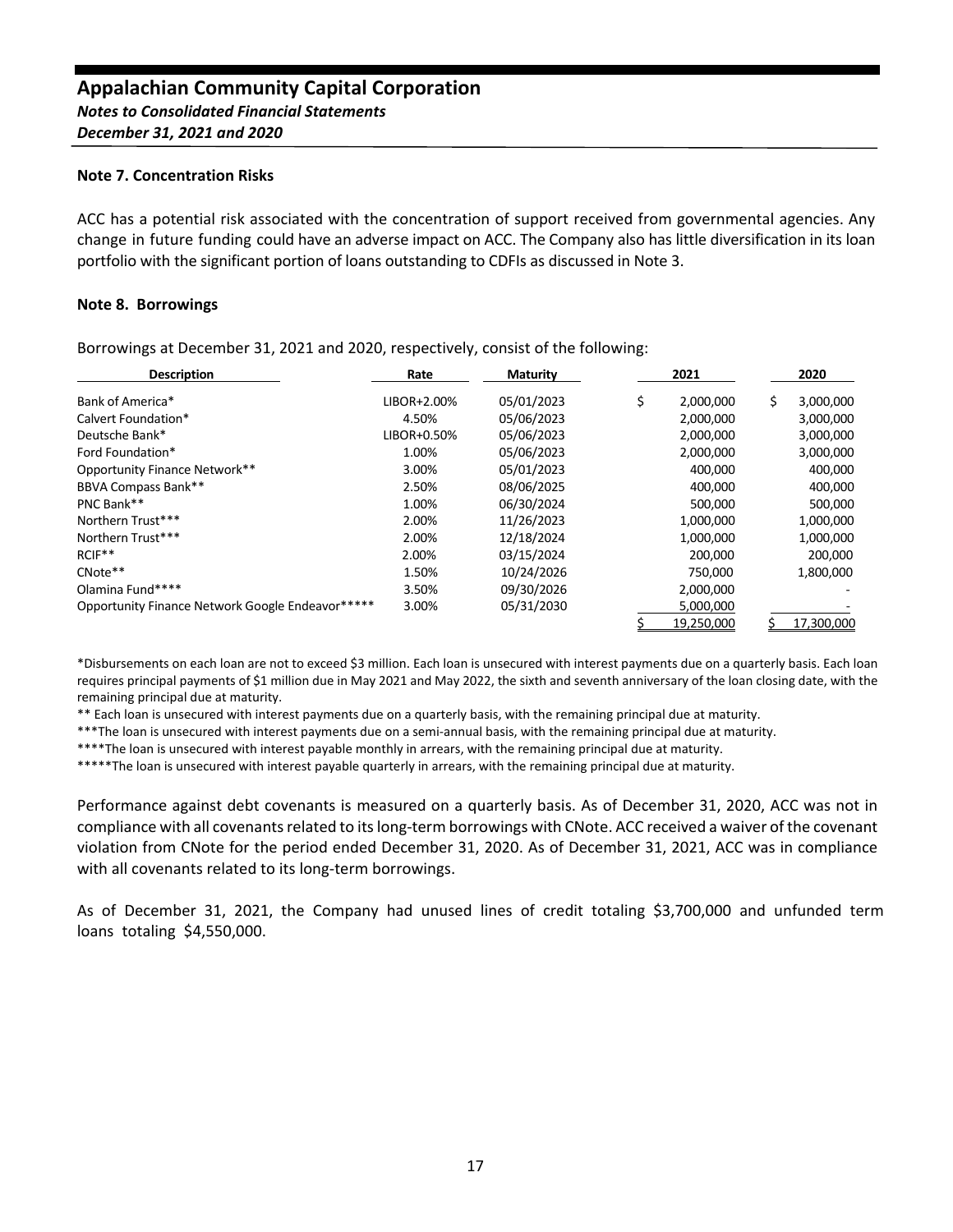## **Note 9. Fair Value of Financial Instruments**

## *Fair Value Hierarchy*

There are three levels of inputs in the fair value hierarchy that may be used to measure fair value. Financial instruments are considered *Level 1* when valuation can be based on quoted prices in active markets for identical assets or liabilities. *Level 2* financial instruments are valued using quoted prices for similar assets or liabilities; quoted prices in markets that are not active; or models using inputs that are observable or can be corroborated by observable market data of substantially the full term of the assets or liabilities. Financial instruments are considered *Level 3* when their values are determined using pricing models, discounted cash flow methodologies or similar techniques and at least one significant model assumption or input is unobservable and when determination of the fair value requires significant management judgment or estimation.

## *Recurring Fair Value*

The Company had no financial assets recorded at fair value on a recurring basis as of December 31, 2021 or 2020.

## *Non-Recurring Fair Value*

The Company had no financial assets recorded at fair value on a non-recurring basis as of December 31, 2021 or 2020.

## **Note 10. Significant Contracts**

During 2014, the Company entered into an agreement with another CDFI, Virginia Community Capital ("VCC"), to provide data processing services. Under the terms of the contract, ACC pays a monthly fee of \$3,792, as well as additional fees for out of scope services as needed. For the years ended December 31, 2021 and 2020, ACC paid \$45,500 each year under this agreement. VCC is a member organization of ACC and a member of VCC's management team serves on the Board of Directors of the Company.

#### **Note 11. Related Parties**

The Company currently has twenty-five loans outstanding that have been made to CDFI's, each of which is a member organization of ACC. Certain CDFI's have a member of management who also serves on the Board of Directors of the Company. Each of these loans are on substantially the same terms as those prevailing for comparable transactions with persons not related to the Company and do not involve more than normal risk of collection or present other unfavorable terms.

#### **Note 12. Net Assets with Donor Restrictions**

#### *Net assets with donor restrictions are restricted for the following purposes or periods.*

| Subject to expenditure for specified purpose: | 2021                      | 2020         |
|-----------------------------------------------|---------------------------|--------------|
| Community development lending                 | \$2,987,000               | \$ 2,987,000 |
| Total net assets with donor restrictions      | $$2,987,000$ $$2,987,000$ |              |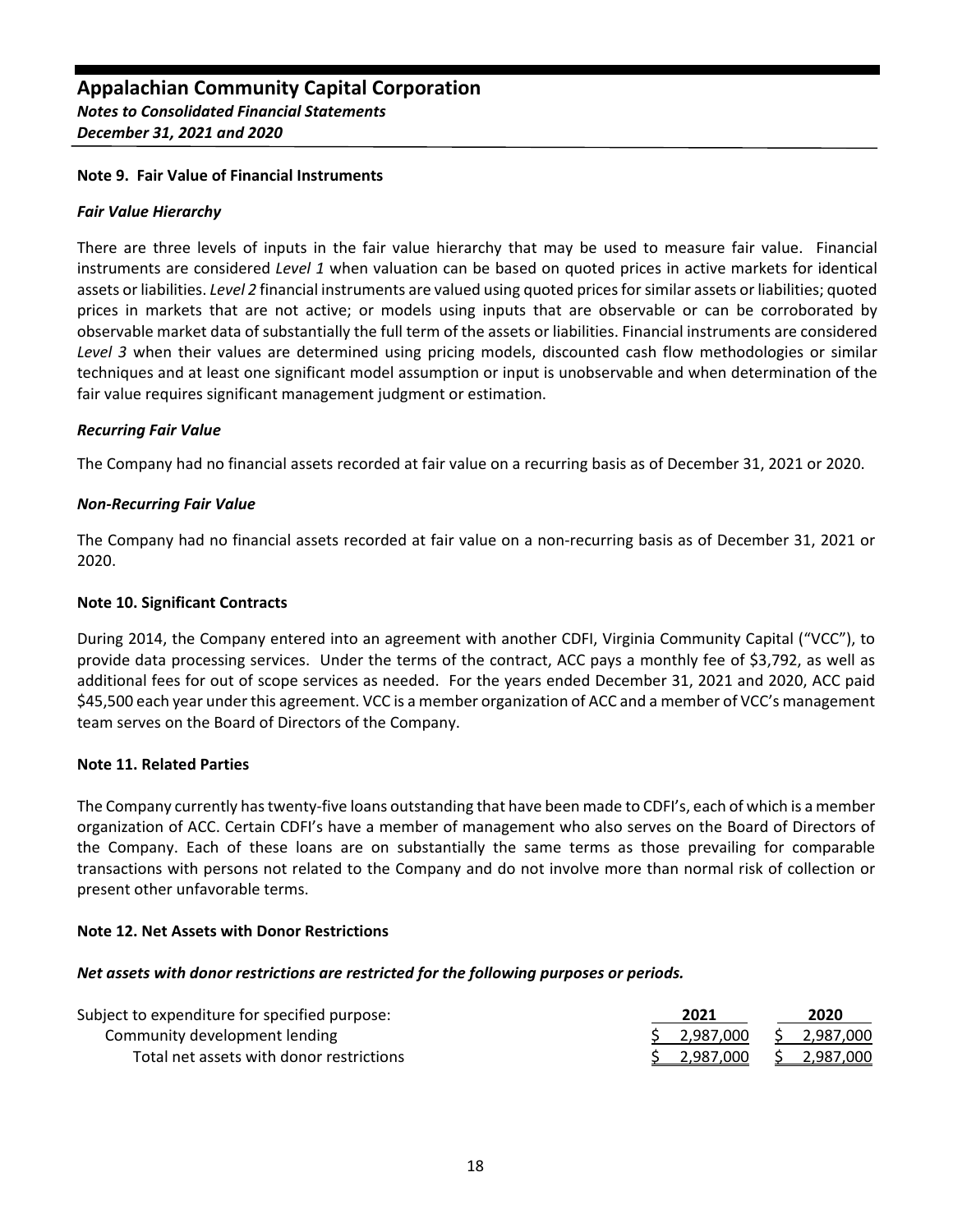## **Note 13. Liquidity and Availability of Financial Assets**

The Company's financial assets available within one year of the balance sheet date for general expenditure are as follows:

|                                                | 2021         |
|------------------------------------------------|--------------|
| Cash and cash equivalents                      | \$10,648,547 |
| Loans and interest receivable, current portion | 2,838,948    |
| Grants receivable                              | 349,906      |
| Financial assets available within one year     | \$13,837,401 |

As part of ACC's liquidity management, it has a policy to structure its financial assets to be available as its general expenditures, liabilities, and other obligations become due. ACC invests excess cash in short-term investments, including money market accounts, and has the ability to redeem certain investments as necessary to meet its obligations.

## **Note 14. Subsequent Events**

Subsequent events are events or transactions that occur after the balance sheet date but before financial statements are issued. Recognized subsequent events are events or transactions that provide additional evidence about conditions that existed at the date of the balance sheet, including the estimates inherent in the process of preparing financial statements. Nonrecognized subsequent events are events that provide evidence about conditions that did not exist at the date of the balance sheet but arose after that date.

The Company evaluated subsequent events through the date its financial statements were issued, and no subsequent events requiring accrual or disclosure were noted through May 19, 2022.